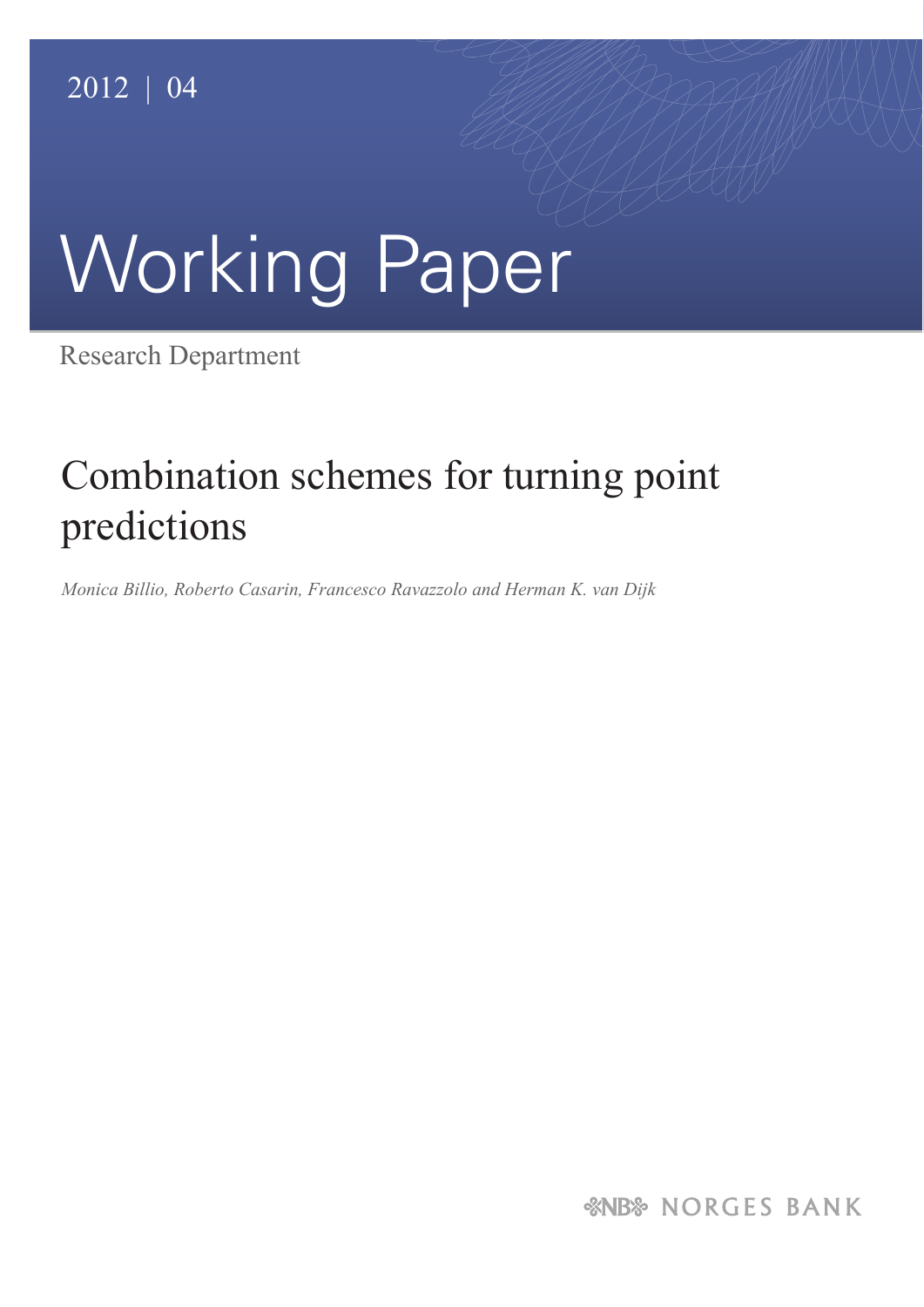#### **Working papers fra Norges Bank, fra 1992/1 til 2009/2 kanbestilles over e-post:** servicesenter@norges-bank.no

Fra 1999 og senere er publikasjonene tilgjengelige på www.norges-bank.no

Working papers inneholder forskningsarbeider og utredninger som vanligvis ikke har fått sin endelige form. Hensikten er blant annet at forfatteren kan motta kommentarer fra kolleger og andre interesserte. Synspunkter og konklusjoner i arbeidene står for forfatternes regning.

## **Working papers from Norges Bank, from 1992/1 to 2009/2 can be ordered by e-mail:** servicesenter@norges-bank.no

Working papers from 1999 onwards are available on www.norges-bank.no

Norges Bank's working papers present research projects and reports (not usually in their final form) and are intended inter alia to enable the author to benefit from the comments of colleagues and other interested parties. Views and conclusions expressed in working papers are the responsibility of the authors alone.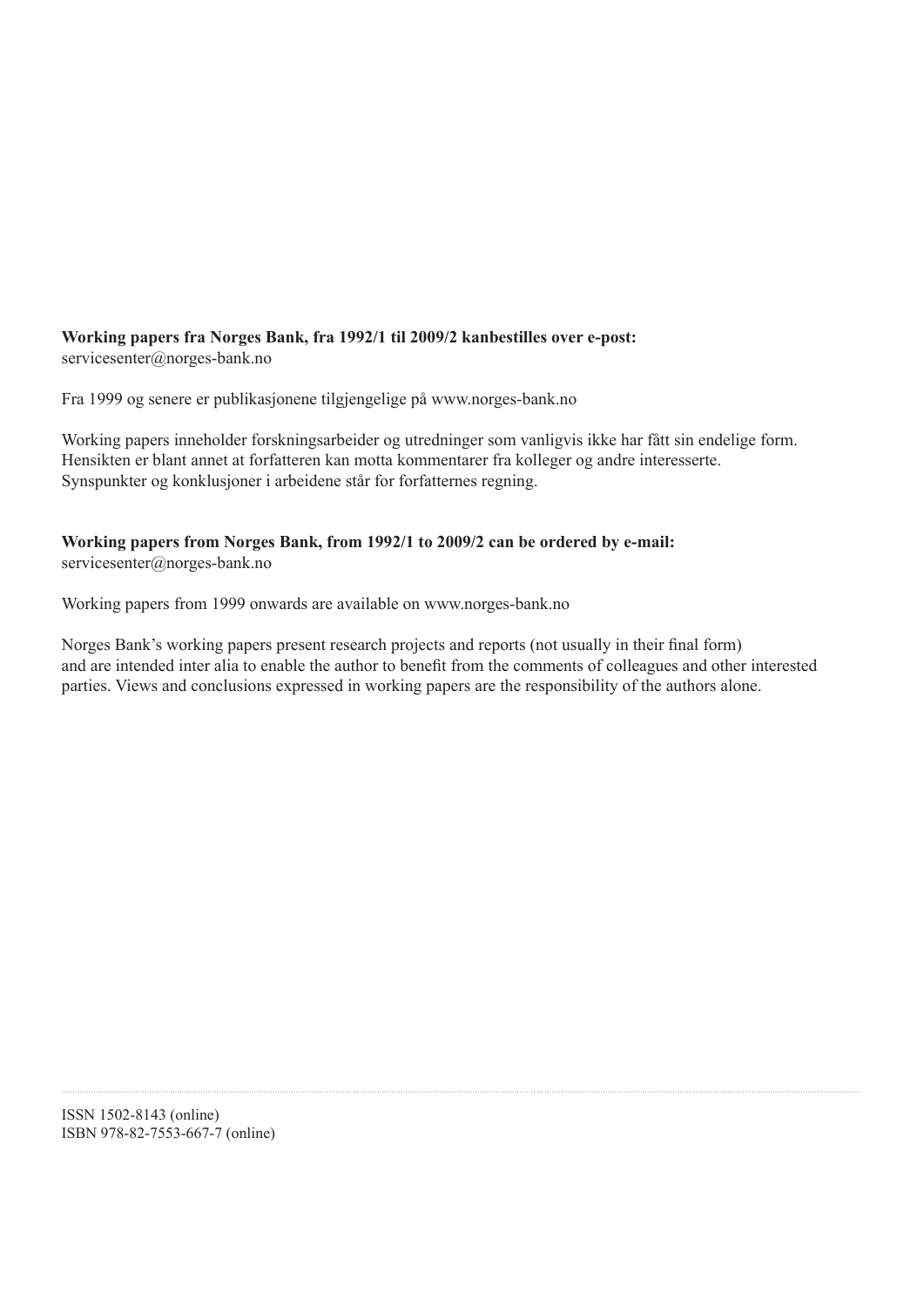# Combination Schemes for Turning Point Predictions<sup>∗</sup>

Monica Billio † Roberto Casarin†∗∗ Francesco Ravazzolo<sup>‡¶</sup> Herman K. van Dijk§

†University of Venice, GRETA Assoc. and School for Advanced Studies in Venice

‡Norges Bank

¶ BI Norwegian Business School

§Econometric Institute, Erasmus University Rotterdam <sup>k</sup>VU University Amsterdam and Tinbergen Institute

#### Abstract

We propose new forecast combination schemes for predicting turning points of business cycles. The combination schemes deal with the forecasting performance of a given set of models and possibly providing better turning point predictions. We consider turning point predictions generated by autoregressive (AR) and Markov-Switching AR models, which are commonly used for business cycle analysis. In order to account for parameter uncertainty we consider a Bayesian approach to both estimation and prediction and compare, in terms of statistical accuracy, the individual models and the combined turning point predictions for the United States and Euro area business cycles.

JEL codes: C11, C15, C53, E37.

Keywords: Turning Points, Markov-switching, Forecast Combination, Bayesian Model Averaging.

# 1 Introduction

In recent years, interest has increased in the ability of business cycle models to forecast economic growth rates and turning points or structural breaks in economic activity. The

<sup>∗</sup>We thank the referees and the editor for their very useful comments on an earlier version of our paper. We also thank the participants at: the 31st Annual International Symposium on Forecasting, 2011, Prague and the 5th CSDA International Conference on Computational and Financial Econometrics, 2011, London. The views expressed in this paper are our own and do not necessarily reflect those of Norges Bank.

<sup>∗∗</sup>Corresponding author: Roberto Casarin, r.casarin@unive.it. Other contacts: billio@unive.it (Monica Billio); francesco.ravazzolo@norges-bank.no (Francesco Ravazzolo); hkvandijk@ese.eur.nl (Herman K. van Dijk).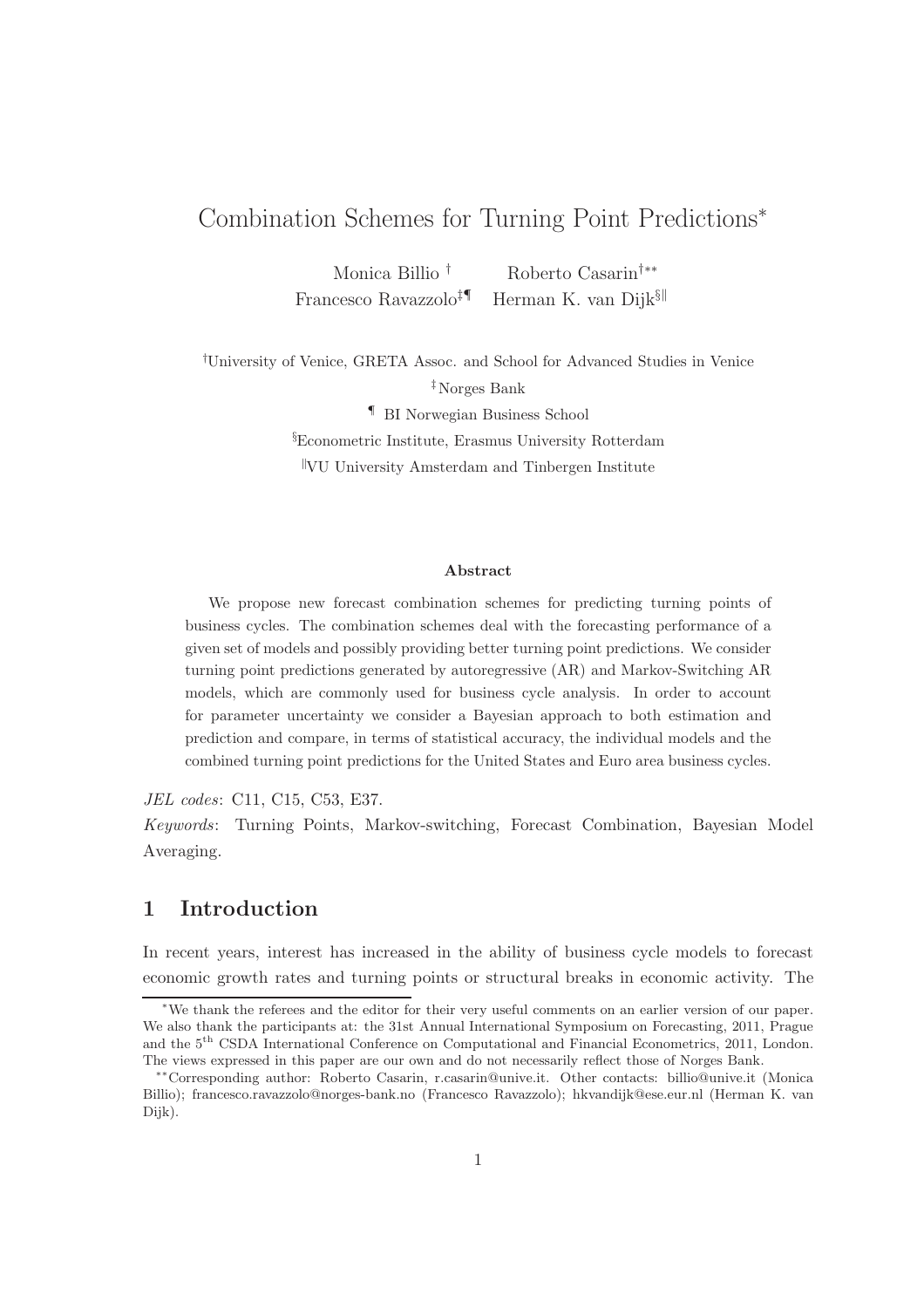early contributions in this stream of literature consider nonlinear models such as the Markovswitching (MS) models (see for example Goldfeld and Quandt [1973] and Hamilton [1989]) and the threshold autoregressive models (see Tong [1983] and Potter [1995]), both of which are able to capture the asymmetry and the turning points in business cycle dynamics. In this paper we focus on the class of MS models. We take the model of Hamilton [1989] as point of departure. For more recent data one needs an adequate business cycle model with more than two regimes (see also Clements and Krolzig [1998]) and a time-varying error variance. For example, Kim and Murray [2002] and Kim and Piger [2000] propose a three-regime (recession, high-growth, and normal-growth) MS model while Krolzig [2000] suggests the use of a model with regime-dependent volatility for the US GDP. In our paper we consider data on US and Euro industrial production, for a period of time including the 2009 recession and find that four regimes (high-recession, contraction, normal-growth, and high-growth) are necessary to capture some important features of the US and EU cycle in the strongrecession phases. As most of the forecast errors are due to shifts in the deterministic factors (see Krolzig [2000]), we consider a model with shifts in the intercept and in the volatility.

The first contribution of this paper is to exploit the time-varying forecast ability of linear and nonlinear models to produce potentially better forecasts. More specifically, in some empirical investigations and simulation studies, there is evidence that MS models are superior in in-sample fit, but not always in forecasting and that the relative forecast performance of the MS models depends on the regime present at the time the forecast is made (see for example Clements and Krolzig [1998]). It seems thus possible to obtain better forecasts by dynamically combining in a suitable way various model forecasts.

The second main contribution of this paper is to study the relationship between forecast combination and turning point extraction when many forecasts are available from different models for the same variable of interest. When many models are used for forecasting turning points, one can then alternatively combine the forecasts from the models and detect the turning points on the combined forecasts, or detect the turning points on the model forecasts and then combine the turning point indicators. We tackle this problem and show that the turning point forecasts are not invariant with respect to the order of the forecast combination and turning point extraction, and that the best combination should be evaluated in the specific case at hand. Our paper is related to Stock and Watson [2010], who consider the issue of dating the turning point for a reference cycle when many series are available. In this context, it is possible to detect clusters of turning points that are cycle-specific, and the problem of their aggregation becomes crucial to determine a reference cycle.

Another relevant contribution of the paper is a new model selection scheme which relies upon non-parametric measures, i.e. concordance statistics, of the proportion of time during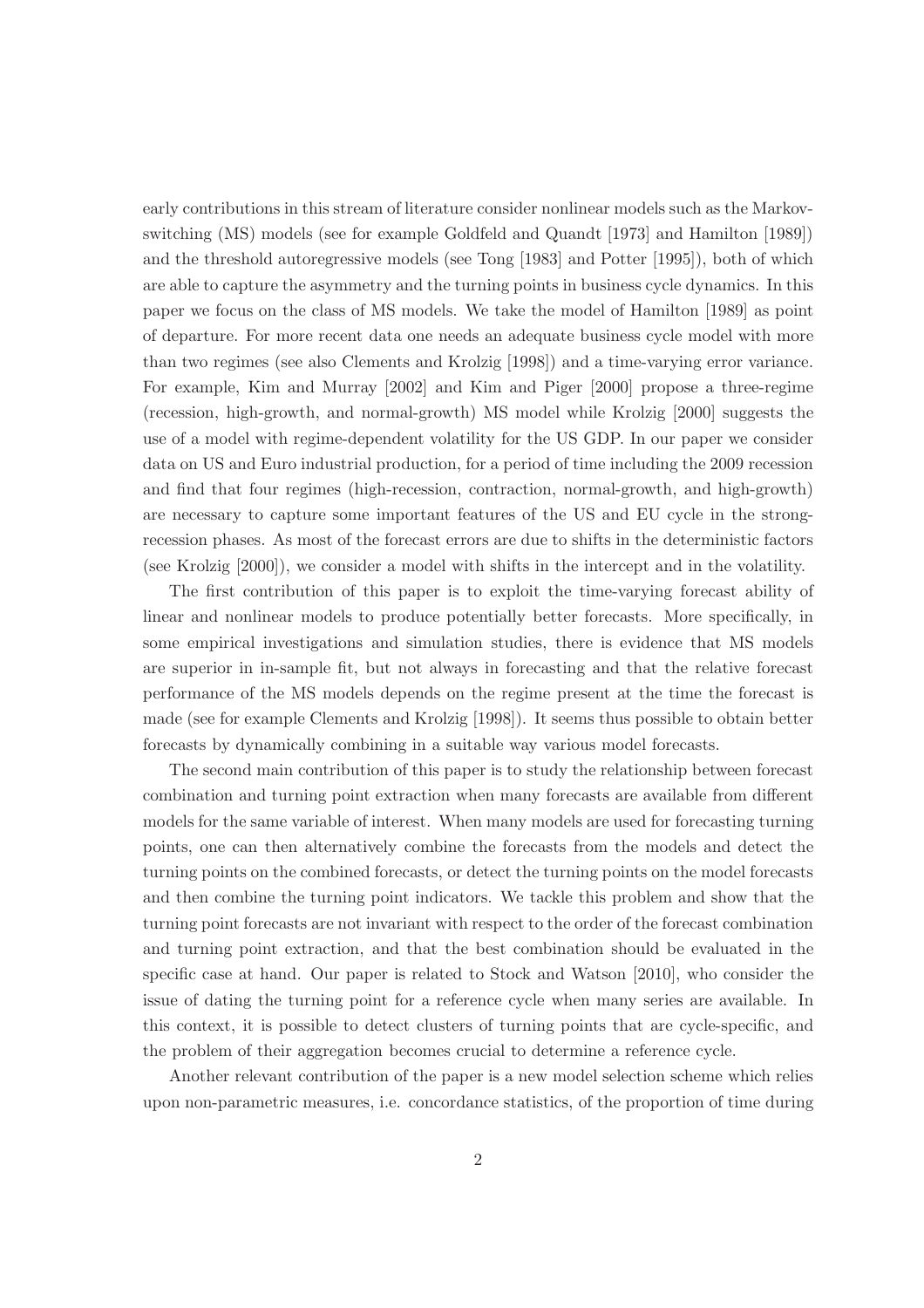which the predicted and the reference turning point series, are in the same state. The proposed scheme extends the literature on Bayesian model averaging (BMA) procedure (see Grunwald et al. [1993] for a review) for turning point forecasts. In the proposed approach to turning point forecast, we follow a Bayesian inference approach and account thus for both model and parameter uncertainty. The use of a Bayesian approach to forecast combination in business cycle analysis has been discussed in Min and Zellner [1993]. They consider both autoregressive (AR) models and AR models with time-varying parameters for predicting international output growth rates. Canova and Ciccarelli [2004] propose a Bayesian inference approach to the estimation of a multi-country panel model with timevarying parameters, lagged interdependencies and country specific effects. They follow Zellner et al. [1991] and predict turning points by using the predictive densities from their model. In this paper, we extend the previous literature and propose AR models with discontinuous (Markov-switching) dynamics in the parameters. The Bayesian approach proposed in this paper is based on a numerical approximation algorithm (Gibbs sampler) which is general enough to account not only for parameter uncertainty, but also for possible non-normality of the prediction error, as well as for nonlinearities of the data generating process. Another advantage of the Gibbs sampling procedures is that they naturally provide approximation of predictive density and forecast intervals for the variable of interest.

Finally, we study different strategies to specify combination weights. More specifically, we compare in terms of forecast performances weighting schemes driven by the prediction errors in predicting alternatively the level or the turning points of the variable of interest.

The paper is structured as follows. Section 2 introduces the Markov-switching model used in the analysis of the business cycle. Sections 3 and 4 present a Bayesian approach to inference and to forecast combination respectively. Section 5 provides a comparison between the forecasting methods for the Euro area and the US business cycles. Section 6 concludes the paper.

# 2 Predicting with Markov-switching Models

Let  $y_t$ , with  $t = 1, \ldots, T$ , be a set of observations for a variable of interest. We consider two alternative autoregressive models for  $y_t$ . First, we assume that  $y_t$  follows the Gaussian AR process of order  $p$ , denoted with  $AR(p)$ ,

$$
y_t = \nu + \phi_1 y_{t-1} + \ldots + \phi_p y_{t-p} + u_t, \quad u_t \stackrel{i.i.d.}{\sim} \mathcal{N}(0, \sigma^2)
$$
 (1)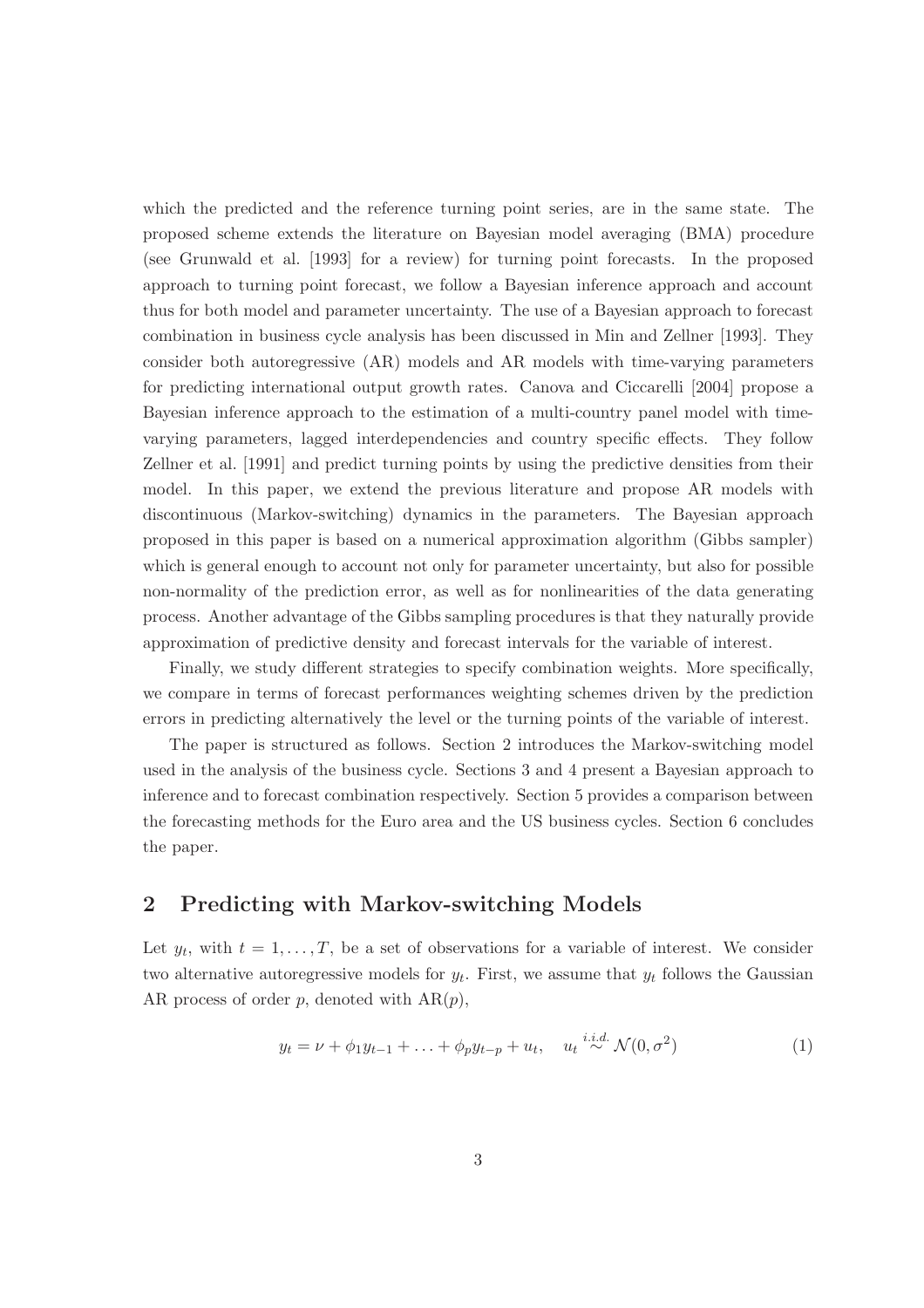$t = 1, \ldots, T$ , where  $\nu$  is the intercept;  $\phi_l, l = 1, \ldots, p$ , are the autoregressive coefficients and  $\sigma$  the volatility. In the following we will assume that the initial values,  $(y_{-p+1}, \ldots, y_0)$ , of the process are known. More generally, it is possible to include both the number of lag  $p$  and the initial values in the inference process following, for example, the approach given in Vermaak et al. [2004] for the Gaussian AR processes.

Secondly, we consider a Gaussian AR process with parameters driven by a Markovswitching process and denote it with MS-AR. In an empirical study Clements and Krolzig [1998] present evidence that most part of forecast errors is due to time changes in some parameters of the prediction models. They suggested to consider, for example, MS models with regime-dependent volatility. In the present analysis, we follow Krolzig [2000] and Anas et al. [2008] and assume that both the intercept and the volatility are driven by a regimeswitching variable. The resulting Markov-switching intercept and heteroschedasticity (MSIH) model, denoted with  $MSIH(m)\text{-}AR(p)$ , is

$$
y_t = \nu_{s_t} + \phi_1 y_{t-1} + \ldots + \phi_p y_{t-p} + u_t, \quad u_t \stackrel{i.i.d.}{\sim} \mathcal{N}(0, \sigma_{s_t}^2)
$$
 (2)

 $t = 1, \ldots, T$ , where  $\nu_{s_t}$  is the MS-intercept;  $\phi_l$ , with  $l = 1, \ldots, p$ , are the autoregressive coefficients;  $\sigma_{s_t}$  is the MS-volatility; and  $\{s_t\}_t$  is the regime-switching process, that is a m-states ergodic and aperiodic Markov-chain process. This process is unobservable (latent) and  $s_t$  represents the current phase, at time t, of the business cycle (e.g. contraction or expansion). The latent process takes integer values, say  $s_t \in \{1, \ldots, m\}$ , and has transition probabilities  $\mathbb{P}(s_t = j | s_{t-1} = i) = p_{ij}$ , with  $i, j \in \{1, ..., m\}$ . The transition matrix P of the chain is

$$
P = \left(\begin{array}{ccc} p_{11} & \dots & p_{1m} \\ \vdots & & \vdots \\ p_{m1} & \dots & p_{mm} \end{array}\right)
$$

and has, as a special case, the one-forever-shift model that is widely used in structural-break analysis (e.g., see Jochmann et al. [2010] and references therein). As for the AR case, in our applications we assume that the initial values,  $(y_{-p+1}, \ldots, y_0)$ , and  $s_0$ , of the processes  ${y_t}_t$  and  ${s_t}_t$  respectively, are known. A suitable modification of the procedure in Vermaak et al. [2004] can be applied for estimating the initial values of both the observable and the latent variables.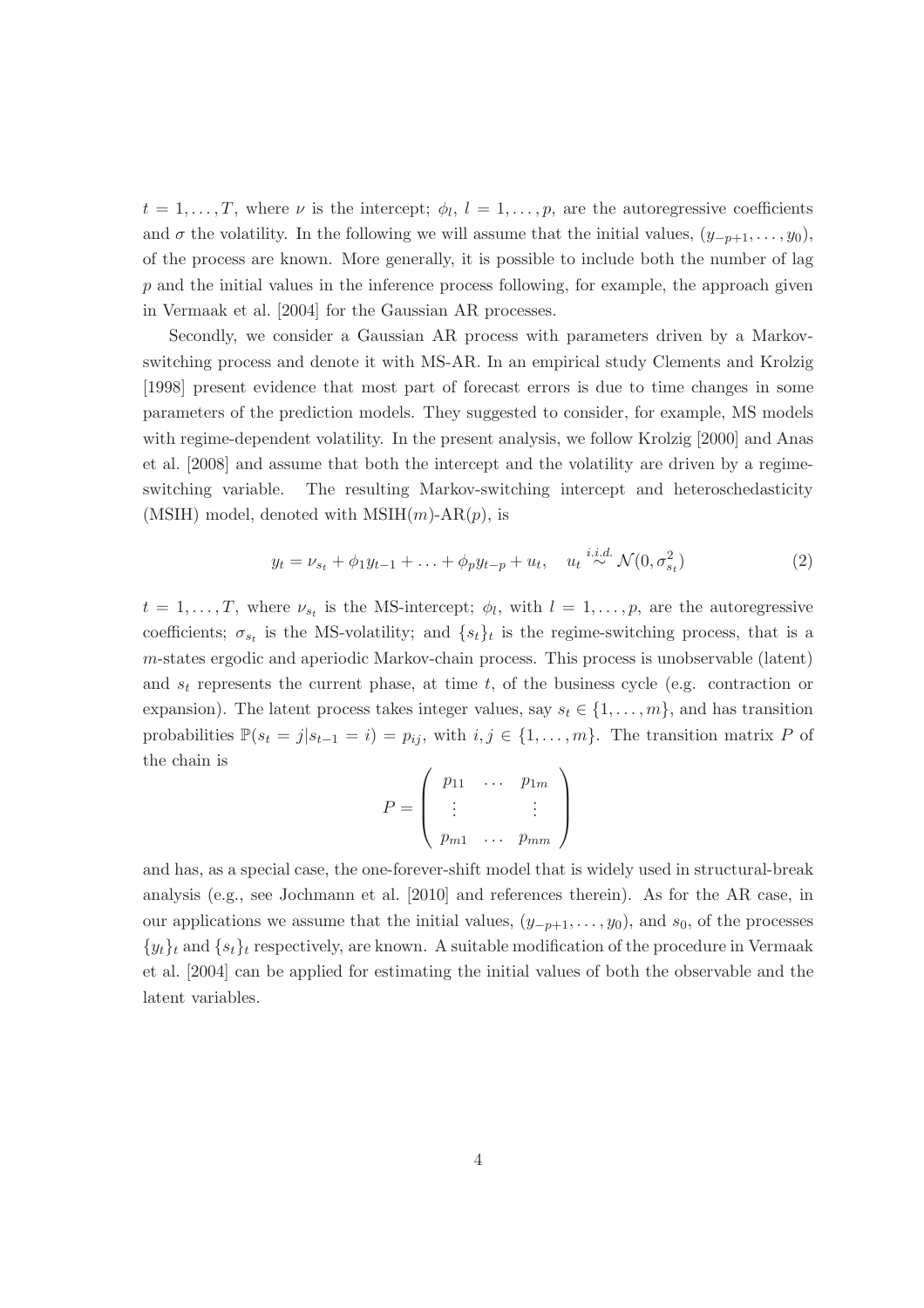# 3 Bayesian Inference

#### 3.1 Data Augmentation

In this paper we follow a Bayesian inference approach. One of the reasons of this choice, is that inference for latent variable models calls for simulation based methods, which can be naturally included in a Bayesian framework. Moreover, model selection and averaging can be easily performed in an elegant and efficient way within a Bayesian framework, overcoming difficulties of the frequentist approach in dealing with model selection for non-nested models.

In this paper we propose a Bayesian inference framework that relies on data augmentation (see Tanner and Wong [1987]) and on a Monte Carlo approximation of the posterior distributions. Following this approach, we introduce the allocation variable  $\xi_t = (\xi_{1t}, \ldots, \xi_{mt}),$  where  $\xi_{kt} = \mathbb{I}_{\{k\}}(s_t)$  indicates the regime to which the current observation  $y_t$  belongs to, and  $\mathbb{I}_A(x)$  is the indicator function that takes value 1 if  $x \in A$ and 0 otherwise. The allocation variables cluster the observations in different groups. Each group corresponds to a regime and is characterized by regime-specific parameters in the regression equation. In the following, a configuration of the allocation variables such that at least one group has not a minimum number of observations is referred to as troublesome grouping. Secondly, we write the random-coefficient dynamic regression model in equation (2) as follows

$$
y_t = \sum_{k=1}^m \xi_{kt} \nu_k + \phi_1 y_{t-1} + \ldots + \phi_p y_{t-p} + u_t, \quad u_t \stackrel{i.i.d.}{\sim} \mathcal{N}\left(0, \sum_{k=1}^m \xi_{kt} \sigma_k^2\right) \tag{3}
$$

For reason of expository convenience, we follow Frühwirth-Schnatter [2006] and define the vector of regressors,  $\mathbf{x}_{0t} = (y_{t-1}, \ldots, y_{t-p})'$ , with regime invariant coefficients,  $\phi =$  $(\phi_1,\ldots,\phi_p)'$ , and the two vectors,  $\boldsymbol{\nu} = (\nu_1,\ldots,\nu_m)'$  and  $\boldsymbol{\sigma} = (\sigma_1^2,\ldots,\sigma_m^2)'$ , of regimespecific parameters. In this notation the regression model in equation (3) writes as

$$
y_t = \xi'_t \nu + \mathbf{x}'_{0t} \phi + u_t, \quad u_t \stackrel{i.i.d.}{\sim} \mathcal{N}(0, \gamma_t)
$$

where  $\gamma_t = \xi'_t \sigma$  is the MS heteroschedasticity (or stochastic volatility) process.

The data-augmentation procedure, described above, yields the completed likelihood function

$$
L(\mathbf{y}_{1:T}, \boldsymbol{\xi}_{1:T} | \boldsymbol{\theta}) = \prod_{t=1}^{T} \prod_{k=1}^{m} \prod_{j=1}^{m} p_{jk}^{\xi_{jt-1}\xi_{kt}} \left(2\pi\sigma_k^2\right)^{\frac{-\xi_{kt}}{2}} \exp\left\{-\frac{\xi_{kt}}{2\sigma_k^2} (y_t - \nu_k - \mathbf{x}_{0t}'\boldsymbol{\phi})^2\right\} \tag{4}
$$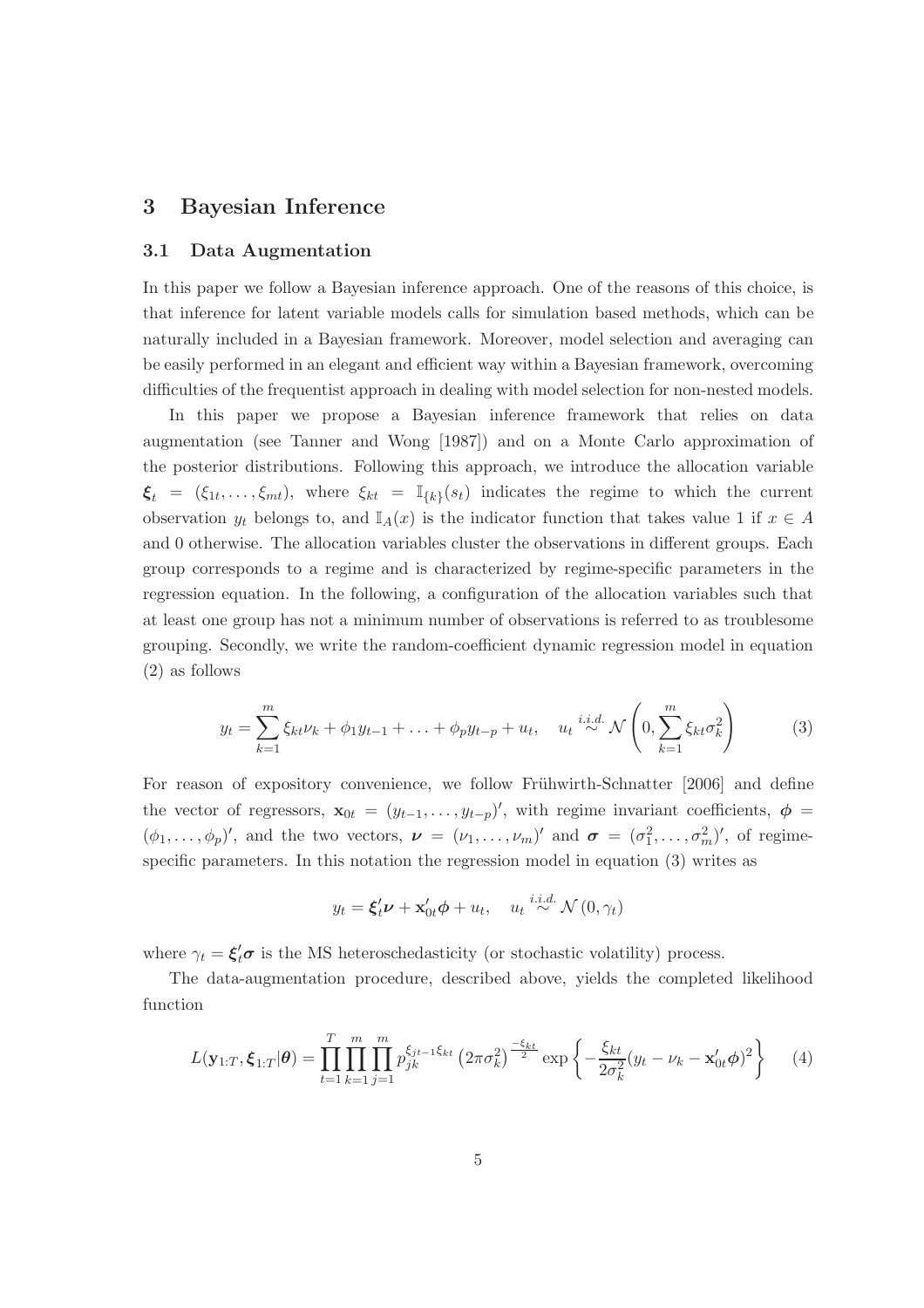where  $\theta = (\nu', \phi', \sigma', p)'$  is the parameter vector, with  $p = (p_1, \ldots, p_m)'$ ,  $p_k =$  $(p_{k1},\ldots,p_{km})$  the k-th row of the transition matrix, and  $\mathbf{z}_{s:t} = (\mathbf{z}_s,\ldots,\mathbf{z}_t)'$ ,  $1 \leq s \leq t \leq T$ , denotes a subsequence of a given sequence of variables,  $z_t$ ,  $t = 1, ..., T$ .

#### 3.2 Prior Elicitation

In a Bayesian framework we need to complete the description of the model by specifying the prior distributions of the parameters. Proper priors may be undesiderable because they require subjective input. Thus, we assume objective priors (see Robert [2001], Ch. 3, for an introduction to prior elicitation), which are priors that do not use subjective input (see Kass and Wasserman [1996]) and yield posteriors with good frequentist properties, such as the second-order correct coverage for the intervals (see Wasserman [2000]). Unfortunately, the use of improper priors as objective priors in a context of (dynamic) mixture models may yield improper posterior distributions. This may happen with a positive probability when data provide no information about the parameters of one of the components (regime) of the (dynamic) mixture.

We overcome the impropriety problem by considering the data-dependent prior approach suggested by Diebolt and Robert [1994]. It has been shown (see Wasserman [2000], Th. 6) that a posterior distribution based on a data-dependent prior is identical with the posterior based on a Jeffreys prior, if the likelihood function is replaced with a pseudo-likelihood function. The choice of the data-dependent prior and of the pseudo-likelihood is such that the posterior is well defined. Given that we can reject simulated allocation variable draws in that part of the likelihood corresponding corresponding to troublesome grouping of the data, it follows that the posterior is proper. We shall see, in the next section, that the pseudo-likelihood can be easily computed during the posterior simulation, by imposing some constraints on the simulation of the allocation variables.

Since the results of Wasserman [2000] also apply to the improper priors other than the Jeffreys prior, we follow Diebolt and Robert [1994] and consider a conjugate partially improper prior. Conjugate improper priors are numerically close to the Jeffreys prior, provide similar inferences and yield easier posterior simulations. We assume uniform prior distributions for all the autoregressive coefficients, the intercept and the precision parameters

$$
(\phi_1, \ldots, \phi_p) \propto \mathbb{I}_{\mathbb{R}^p}(\phi_1, \ldots, \phi_p)
$$
  

$$
\nu_k \propto \mathbb{I}_{\mathbb{R}}(\nu_k), \quad k = 1, \ldots, m
$$
  

$$
\sigma_k^2 \propto \frac{1}{\sigma_k^2} \mathbb{I}_{\mathbb{R}_+}(\sigma_k^2), \quad k = 1, \ldots, m
$$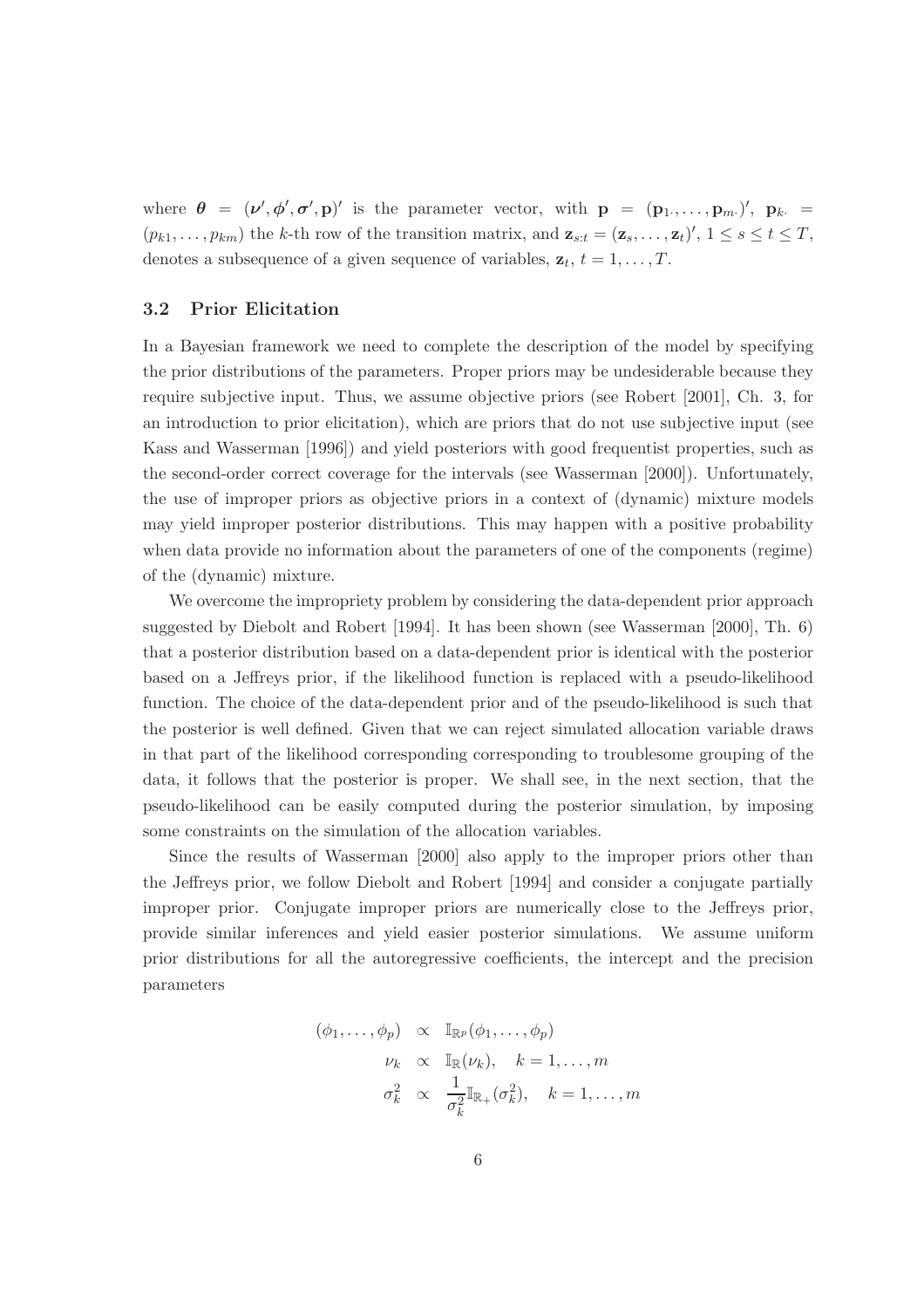and do not impose stationarity constraints for the autoregressive coefficients. Sufficient conditions for the second order stationarity of MS-ARMA models are given in Francq and Zakoian [2001]. In particular, the literature has devoted great attention to the elicitation of suitable noninformative priors for the autoregressive coefficients (see De Pooter et al. [2008] for a review) and the use of Jeffreys prior is controversial in this setting (see Robert [2001], Note 4.7.2). Sims [1988] and Sims and Uhlig [1991] advocate the use of flat priors, while Phillips [1991] finds that flat priors bias the inference towards stationarity and suggests instead the use of Jeffreys priors. Moreover, prediction is often much more sensitive than parameter inference to the choice of the priors. Koop et al. [1995] show that imposing stationarity constraints on autoregressive coefficients of an AR(1) model needs not lead to stabilization of the predictive variance as the forecast horizon increases. Finally, we note that our model could be extended up to include regime-dependent autoregressive coefficients, with stationary coefficients in at least one of the regimes. Ang and Bekaert [2002] and Holst et al. [1994] prove that such processes retain covariance stationarity as long as the unconditional autocorrelation is strictly less than one. This is guaranteed by appropriate mixing of the regimes. With constant transition probabilities, a sufficient condition is that the ergodic probability associated with the stationary regime is non-zero. These models capture possible variations in the stationarity of the variable of interest and has been found useful in applied economic time series analysis, for instance for modelling GDP (McCulloch and Tsay [1994]) and interest rates (Ang and Bekaert [2002]).

We assume standard conjugate prior distributions for the transition probabilities. These distributions are independent and identical Dirichlet distributions, one for each row of the transition matrix

$$
(p_{k1},\ldots,p_{km})' \sim \mathcal{D}(\delta_1,\ldots,\delta_m)
$$

with  $k = 1, \ldots, m$ .

When estimating a MS model, which is a dynamic mixture model, one needs to deal with the identification issue arising from the invariance of the likelihood function and of the posterior distribution (which follows from the assumption of symmetric prior distributions) to permutations of the allocation variables. Many different ways to solve this problem are discussed, for example, in Frühwirth-Schnatter [2006]. We identify the regimes by imposing some constraints on the parameters, as it is standard in business cycle analysis. We consider the following identification constraints on the intercept:  $\nu_1 < 0$  and  $\nu_1 < \nu_2 < \ldots < \nu_m$ , which allow us to interpret the first regime as the one associated with the recession phase. As an alternative, one could introduce the constraints on the volatility or on the transition probabilities. From a practical point of view, we find in our empirical applications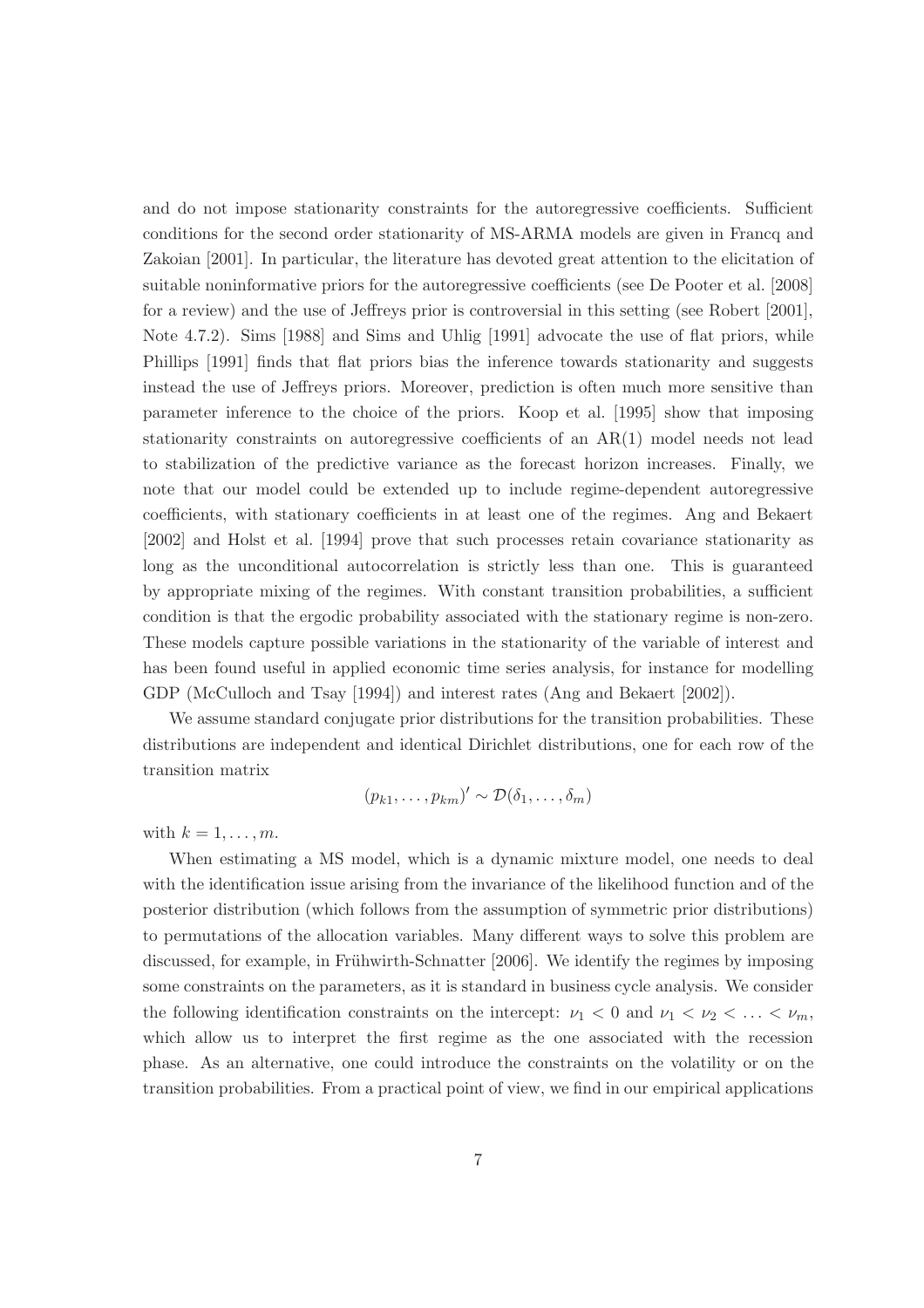that volatility ordering works as well as the intercept ordering constraint for the regime identification. The ordering on the transition probabilities is not strong enough for the data to identify the regimes.

#### 3.3 Posterior Simulation

Samples from the joint posterior distribution of the parameters and the allocation variables are obtained by iterating a Gibbs sampling algorithm. The full conditional distributions of the Gibbs sampler are given in the following together with the sampling procedure for the posterior of the allocation variables (see also Krolzig [1997]).

Let us introduce the auxiliary variables  $y_{0t} = y_t - \xi'_t \nu$  and define:  $\nu_{-k}$  $(\nu_1,\ldots,\nu_{k-1},\nu_{k+1},\ldots,\nu_m)'$  and  $\boldsymbol{\sigma}_{-k}=(\sigma_1,\ldots,\sigma_{k-1},\sigma_{k+1},\ldots,\sigma_m)'$ . The full conditional distribution of the regime-independent parameter  $\phi$  is normal with density function

$$
f(\phi|\mathbf{y}_{1:T}, \boldsymbol{\xi}_{1:T}, \boldsymbol{\nu}, \boldsymbol{\sigma}, \mathbf{p}) \propto \exp\left\{-\frac{1}{2} \sum_{t=1}^{T} (y_{0t} - \mathbf{x}_{0t}'\phi)^2 \gamma_t^{-1}\right\}
$$
  
 
$$
\propto \exp\left\{-\frac{1}{2} \phi' \left(\sum_{t=1}^{T} \mathbf{x}_{0t} \gamma_t^{-1} \mathbf{x}_{0t}'\right) \phi + \phi' \left(\sum_{t=1}^{T} \mathbf{x}_{0t} \gamma_t^{-1} y_{0t}\right)\right\}
$$
  
 
$$
\propto \mathcal{N}_p(\boldsymbol{\mu}_{\phi}, \boldsymbol{\Upsilon}_{\phi})
$$
 (5)

where  $\mu_{\phi} = \Upsilon_{\phi} (\sum_{t=1}^{T} \mathbf{x}_{0t} \gamma_t^{-1} y_{0t})$  and  $\Upsilon_{\phi} = \left( \sum_{t=1}^{T} \mathbf{x}_{0t} \gamma_t^{-1} \mathbf{x}'_{0t} \right)^{-1}$ . The improper prior for  $\phi$ yields a proper posterior for all possible values of the allocation variables  $\xi_t$ . Thus, inference on this part of the parameter vector does not suffer the impropriety problem.

The full conditional distributions of the intercept parameters  $\nu_k$ ,  $k = 1, \ldots, m$ , are normal with density function

$$
f(\nu_k|\mathbf{y}_{1:T}, \boldsymbol{\xi}_{1:T}, \boldsymbol{\phi}, \boldsymbol{\nu}_{-k}, \boldsymbol{\sigma}, \mathbf{p}) \propto \exp\left\{-\frac{1}{2} \sum_{t \in \mathcal{T}_k} u_t^2 \gamma_t^{-1}\right\}
$$
  

$$
\propto \exp\left\{-\frac{1}{2} \nu_k^2 \left(\sum_{t \in \mathcal{T}_k} \gamma_t^{-1}\right) + \nu_k \left(\sum_{t \in \mathcal{T}_k} \gamma_t^{-1} y_{1t}\right)\right\}
$$
  

$$
\propto \mathcal{N}(\mu_k, \omega_k^2)
$$
 (6)

with  $\mu_k = \omega_k^2 (\sum_{t \in \mathcal{T}_k} y_{1t} \gamma_t^{-1}) = T_k^{-1} \sum_{t \in \mathcal{T}_k} y_{1t}$  and  $\omega_k^2 = \left( \sum_{t \in \mathcal{T}_k} \gamma_t^{-1} \right)^{-1} = \sigma_k^2 T_k^{-1}$ , where we defined  $\mathcal{T}_k = \{t \in \{1, \ldots, T\} | \xi_{kt} = 1\}$ ,  $T_k = \sum_{t \in \mathcal{T}_k} \xi_{kt}$ , and  $y_{1t} = y_t - \mathbf{x}'_{0t} \phi$ . For the intercept parameters, since we assume improper priors, the posteriors are not always proper distributions. The posterior is not proper if  $\omega_k^{-2} \leq 0$  or, equivalently, if there are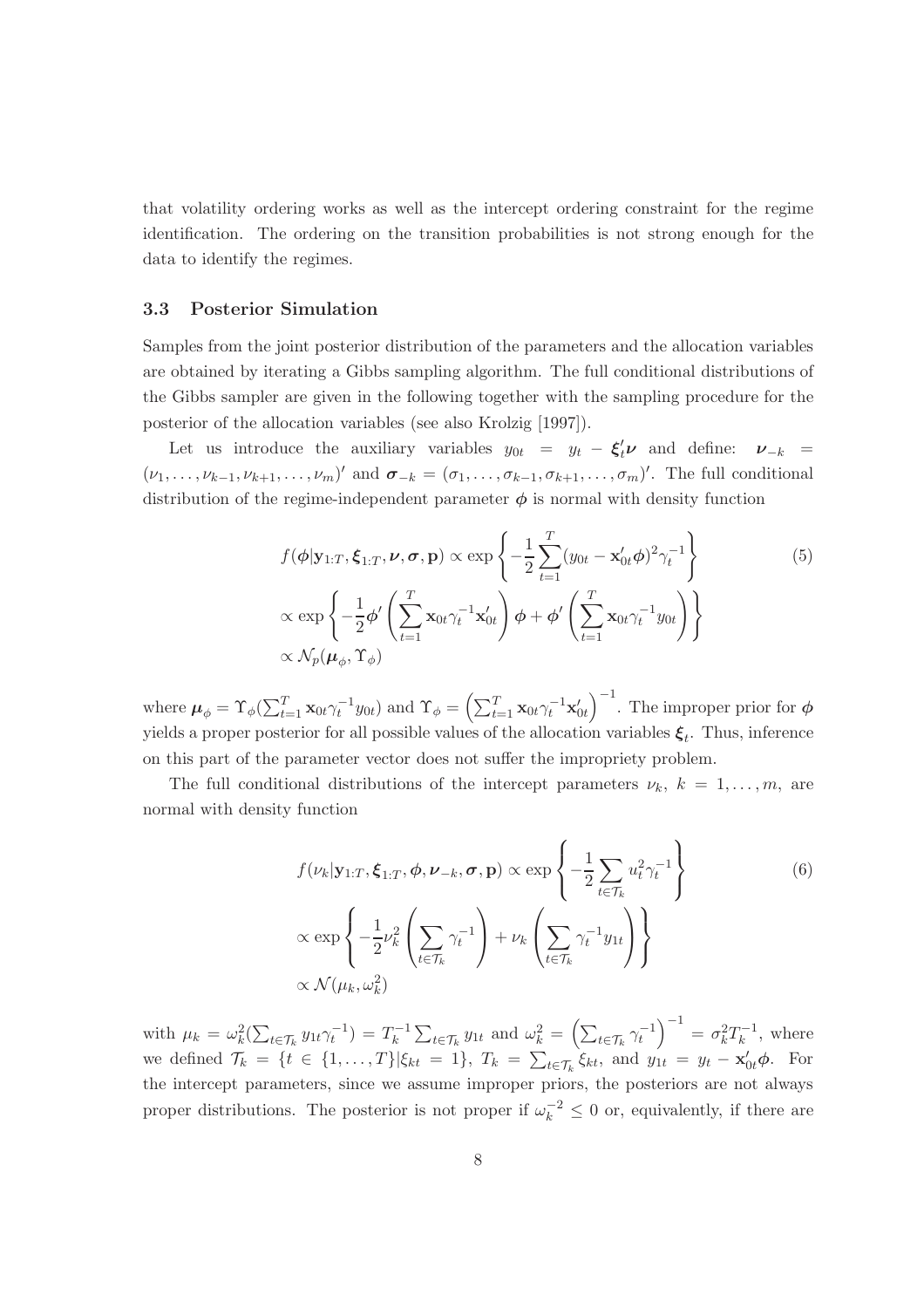no observations allocated to the k-th regimes (i.e.,  $\mathcal{T}_k$  is empty). It is possible to avoid this offensive grouping of the data by rejecting, at each iteration of the Gibbs sampler, the draws of the sequence of allocation variables,  $\xi_t$ ,  $t = 1, \ldots, T$ , that do not belong to the set  $\mathcal{S}_{\nu} = \{\xi_{1:T} | \sum_{t=1}^T \xi_{jt} \geq 1, \forall j = 1, \ldots, m\}.$  We will show how to deal with this issue when presenting the simulation procedure for the allocation variables.

The full conditional distributions of the precision parameters,  $\sigma_k^{-2}$ ,  $k = 1, \ldots, m$ , are gamma with density

$$
f(\sigma_k^{-2}|\mathbf{y}_{1:T}, \boldsymbol{\xi}_{1:T}, \boldsymbol{\phi}, \boldsymbol{\nu}, \boldsymbol{\sigma}_{-k}, \mathbf{p}) \propto \sigma_k^{-2} \prod_{t \in \mathcal{T}_k} (\sigma_k^2)^{-\frac{1}{2}} \exp\left\{-\frac{1}{2} \sum_{t \in \mathcal{T}_k} u_t^2 \gamma_t^{-1}\right\}
$$
  
 
$$
\propto (\sigma_k^2)^{-\left(\frac{T_k}{2}+1\right)} \exp\left\{-\frac{1}{2\sigma_k^2} \left(\sum_{t \in \mathcal{T}_k} u_{kt}^2\right)\right\}
$$
  
 
$$
\propto \mathcal{G}a(\alpha_k/2, \beta_k/2)
$$
 (7)

where  $u_{kt} = y_t - \mathbf{x}'_{0t} \phi - \nu_k$ ,  $\alpha_k = T_k$  and  $\beta_k = \sum_{t \in \mathcal{T}_k} u_{kt}^2$ . The posterior is well defined if  $\alpha_k > 0$ , that holds true if there are at least 2 observations allocated to the regime k, or equivalently, if  $T_k > 1$ . To have proper posterior distributions we merely omit the values of the latent vectors,  $\xi_t$ ,  $t = 1, \ldots, T$ , that create impropriety. That comes to restrict sampling of  $\xi_{1:T}$  to the set  $\mathcal{S}_{\sigma} = {\xi_{1:T}} | \sum_{t=1}^T \xi_{jt} \geq 2, \forall j = 1, \ldots, m$ . We shall account for this constraint when discussing generation of the allocation variables.

The full conditional distribution of the k-th row,  $k = 1, \ldots, m$ , of the transition matrix is

$$
f(\mathbf{p}_{k}|\mathbf{y}_{1:T},\boldsymbol{\xi}_{1:T},\boldsymbol{\phi},\boldsymbol{\nu},\boldsymbol{\sigma},\mathbf{p}_{-k}) \propto \prod_{j=1}^{m} p_{kj}^{\delta_j} \prod_{t=1}^{T} \prod_{j=1}^{m} p_{kj}^{\xi_{jt}\xi_{kt}}
$$
  
 
$$
\propto \mathcal{D}(\delta_1 + N_{k1},\ldots,\delta_m + N_{km})
$$
 (8)

where  ${\bf p}_{-k} = ({\bf p}_1, \ldots, {\bf p}_{k-1}, {\bf p}_{k+1}, \ldots, {\bf p}_m)'$  and

$$
N_{kj} = \sum_{t=1}^{T} \mathbb{I}_{\{j\}}(s_t) \mathbb{I}_{\{k\}}(s_{t-1})
$$

counts the number of transitions of the chain from the state  $k$  to the state j.

In Krolzig [1997] the multi-move Gibbs sampler (see Carter and Kohn [1994] and Shephard [1994]) is presented for Markov-switching vector autoregressive models as an alternative to the single-move Gibbs sampler given, for example, in Albert and Chib [1993].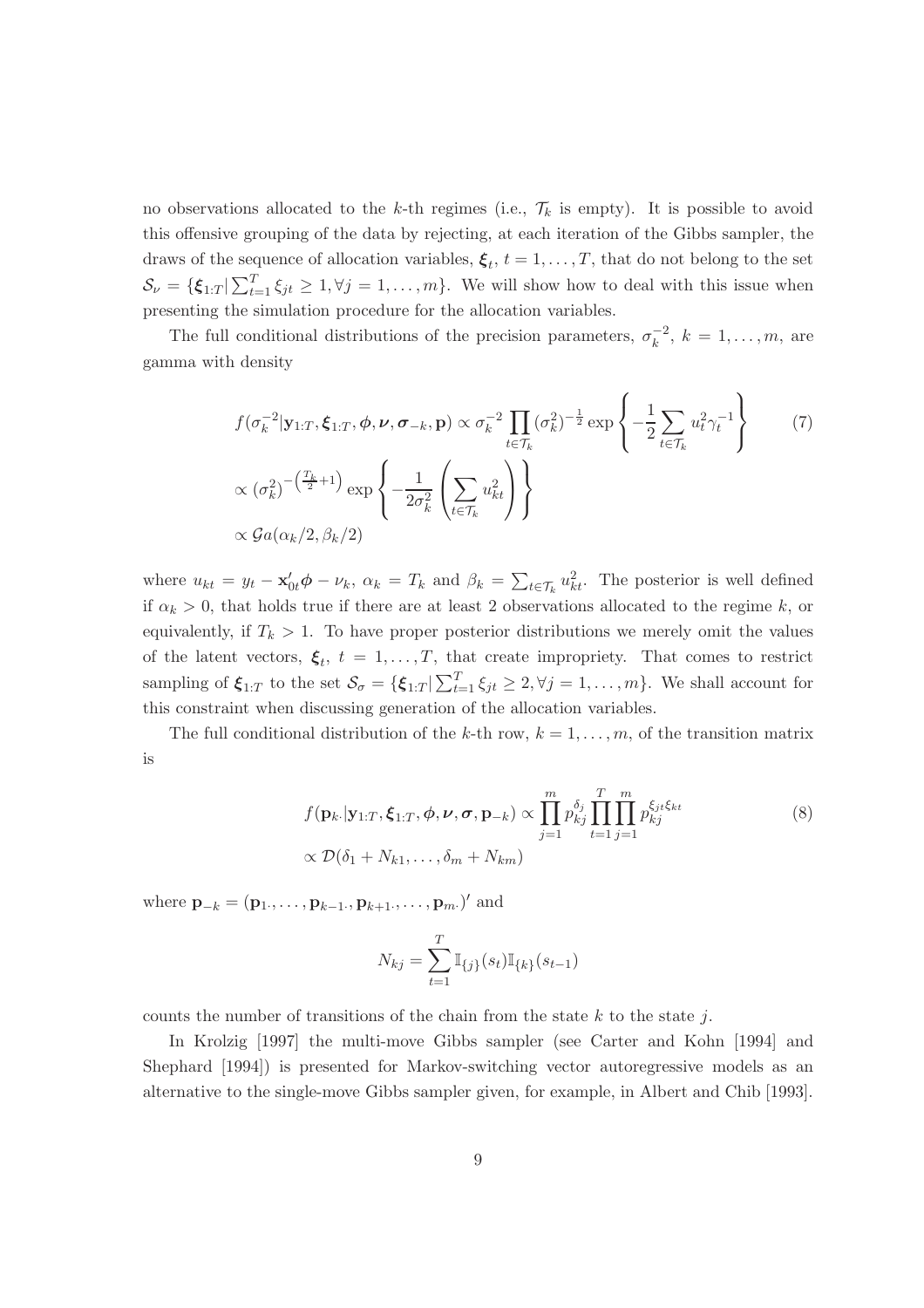The multi-move procedure, also known as forward-filtering backward sampling (FFBS) algorithm, is particularly useful in our context because the Gibbs sampler makes use of two relevant quantities, the filtering and the smoothing probabilities, that can be used for turning point analysis.

The filtering probability at time  $t, t = 1, \ldots, T$ , is determined by iterating the prediction step

$$
p(\xi_t = \iota_j | \mathbf{y}_{1:t-1}) = \sum_{i=1}^m p(\xi_t = \iota_j | \xi_{t-1} = \iota_i) p(\xi_{t-1} = \iota_i | \mathbf{y}_{1:t-1})
$$
(9)

and the updating step

$$
p(\boldsymbol{\xi}_t|\mathbf{y}_{1:t}) \propto p(\boldsymbol{\xi}_t|\mathbf{y}_{1:t-1})p(y_t|\mathbf{y}_{t-1-p:t-1},\boldsymbol{\xi}_t)
$$
\n(10)

where  $p(\xi_t = \iota_j | \xi_{t-1} = \iota_i) = p_{ij}$ , with  $\iota_m$  the m-th column of the identity matrix and  $p(y_t|\mathbf{y}_{t-p-1:t-1}, \boldsymbol{\xi}_t)$  the conditional distribution of the variable  $y_t$  from a MSIH(m)-AR(p).

We shall notice that the prediction step can be used at time  $t$  to find the predictive density of  $\xi_{t+1}$ 

$$
p(\boldsymbol{\xi}_{t+1}|\mathbf{y}_{1:t}) \propto P' p(\boldsymbol{\xi}_t|\mathbf{y}_{1:t})
$$
\n(11)

and the one of  $y_{t+1}$ 

$$
p(y_{t+1}|\mathbf{y}_{1:t}) = \sum_{i=1}^{m} p(\xi_{t+1} = \iota_i|\mathbf{y}_{1:t}) p(y_{t+1}|\mathbf{y}_{t+1-p:t}, \xi_{t+1})
$$
(12)

which, for a Gaussian MS-AR process, is a discrete mixture of normal distributions.

The smoothing probabilities given by

$$
p(\xi_t = \iota_j | \mathbf{y}_{1:T}) \propto \sum_{i=1}^m p(\xi_t = \iota_j | \xi_{t+1} = \iota_i, \mathbf{y}_{1:t}) p(\xi_{t+1} = \iota_i | \mathbf{y}_{1:T})
$$
(13)

are evaluated recursively and backward in time for  $t = T, T - 1, \ldots, 1$ . These quantities are the posterior probabilities of the observation  $y_t$  to be in one of the m regimes at time t, given all the information available from the full sample of data. The conditional distribution  $p(\xi_t|\xi_{t+1}, \mathbf{y}_{1:t})$ , that is the building block of the smoothing probability formula, is used in the FFBS algorithm to sample the allocation variables from their joint posterior distribution sequentially and backward in time for  $t = T, T - 1, \ldots, 1$ . See Frühwirth-Schnatter [2006], ch. 11-13, for further details.

As discussed in previous sections, when using data-dependent priors the generation of the allocation variables should omit draws that yield to impropriety of the posterior. In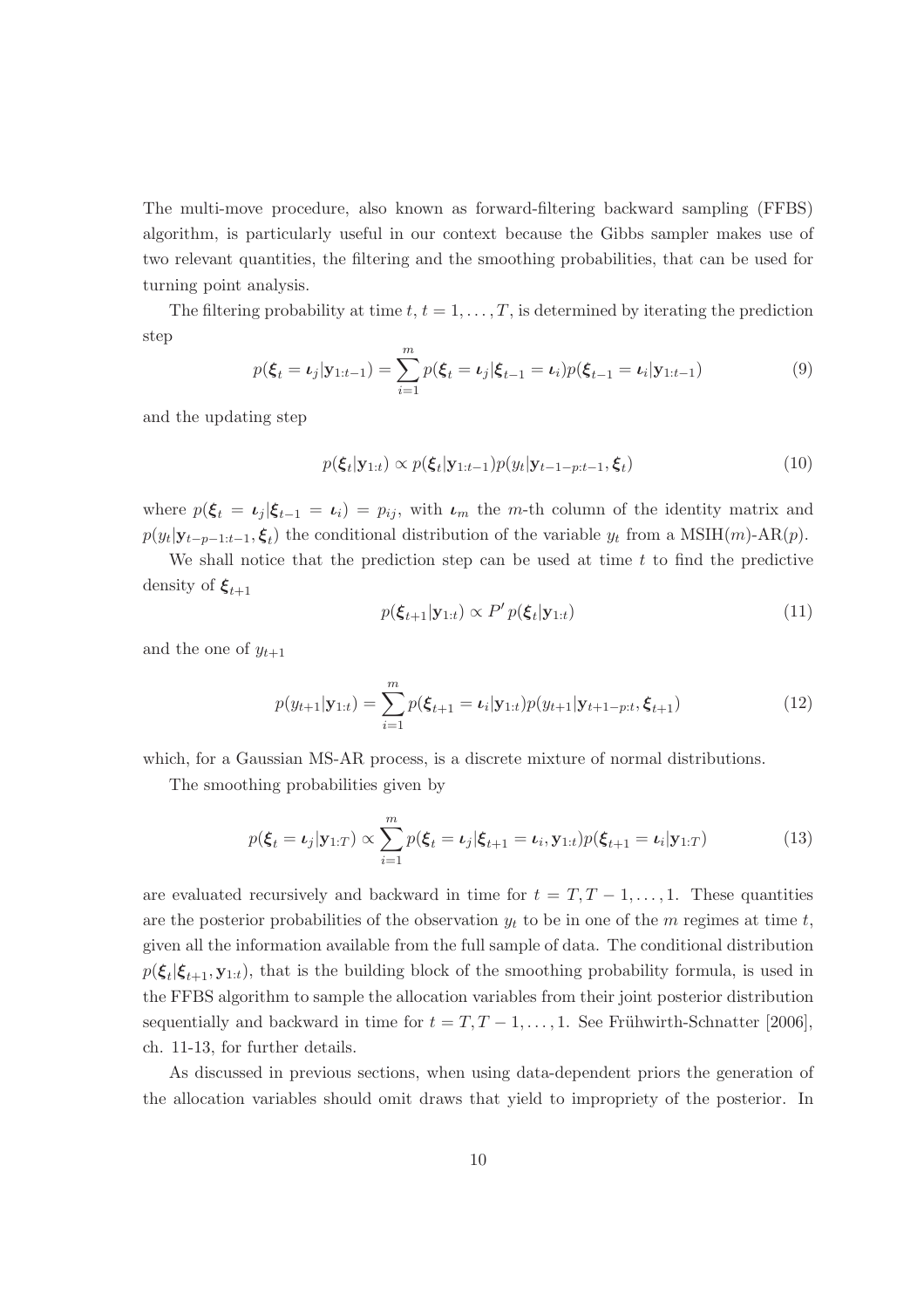our prior settings, the set of non-troublesome grouping is  $S = S_{\nu} \cap S_{\sigma} = S_{\sigma}$ . Thus, each time the set of allocation variables  $\xi_{1:T}$ , does not assign at least two observations to each component of the dynamic mixture, the entire set  $\xi_{1:T}$ , is rejected and a new set is drawn until a proper set is obtained.

The smoothing probabilities are usually employed also to detect the turning points. In this paper, we will not consider the cycle generated by the smoothing probabilities and instead applied a non-parametric approach (see the next section) to extract the turning points from the forecasting values of  $y_{t+h}$ .

# 4 Combining Linear and Non-linear Models

In this section we describe the rules used for combining the forecasts from linear (the AR) and non-linear (MS-AR) models and for predicting the turning points of the business cycle. We propose combining the models through use of two alternative schemes. The first one is a Bayesian Model Averaging (BMA) procedure based on the forecasting performance for the variable of interest. The second one is based on the performance of the models in terms of turning point forecasts.

The BMA procedure gives a combined predictive density  $p(\tilde{y}_{t+1}|\mathbf{y}_{1:t})$  for the value  $y_{t+1}$ using the information available up to time t,  $t = 1, \ldots, T$ , from a set of models  $M_j$ ,  $j = 1, ..., M$ :

$$
p(\tilde{y}_{t+1}|\mathbf{y}_{1:t}) = \sum_{j=1}^{M} w_{j,t+1} p(\tilde{y}_{t+1}|\mathbf{y}_{1:t}, M_j)
$$
\n(14)

where  $w_{j,t+1}$  is the  $(0,1)$ -valued weight given to model  $M_j$  computed at time t and  $p(\tilde{y}_{t+1}|\mathbf{y}_{1:t}, M_j)$  is the predictive density of  $\tilde{y}_{t+1}$  conditional on model  $M_j$ , with  $j = AR$ , MS-AR, and on the information available up to time t. It should be noticed that the point forecast,  $\tilde{y}_{t+1}$ , from the combined predictive density is a linear combination of the individual point forecasts  $\tilde{y}_{j,t+1}$ , computed as the median of the densities  $p(\tilde{y}_{j,t+1}|\mathbf{y}_{1:t}, M_j)$ ,  $j = \text{AR}$ , MS-AR.

To assess the forecast accuracy of each model, we follow recent studies in using the predictive likelihood of the model. Sources such as Geweke [1999] and Geweke and Whiteman [2006] emphasize the close relationship between the predictive likelihood and marginal likelihood, previously used in BMA and, more generally, as Bayesian evaluation criterion. As stated in Geweke (1999, p.15), "... the marginal likelihood summarizes the out-of-sample prediction record... as expressed in ... predictive likelihoods." See Bjørnland et al. [2009] and Hoogerheide et al. [2010] for similar recent applications and Terui and van Dijk [2002] for an alternative approach to forecast combination of linear and nonlinear time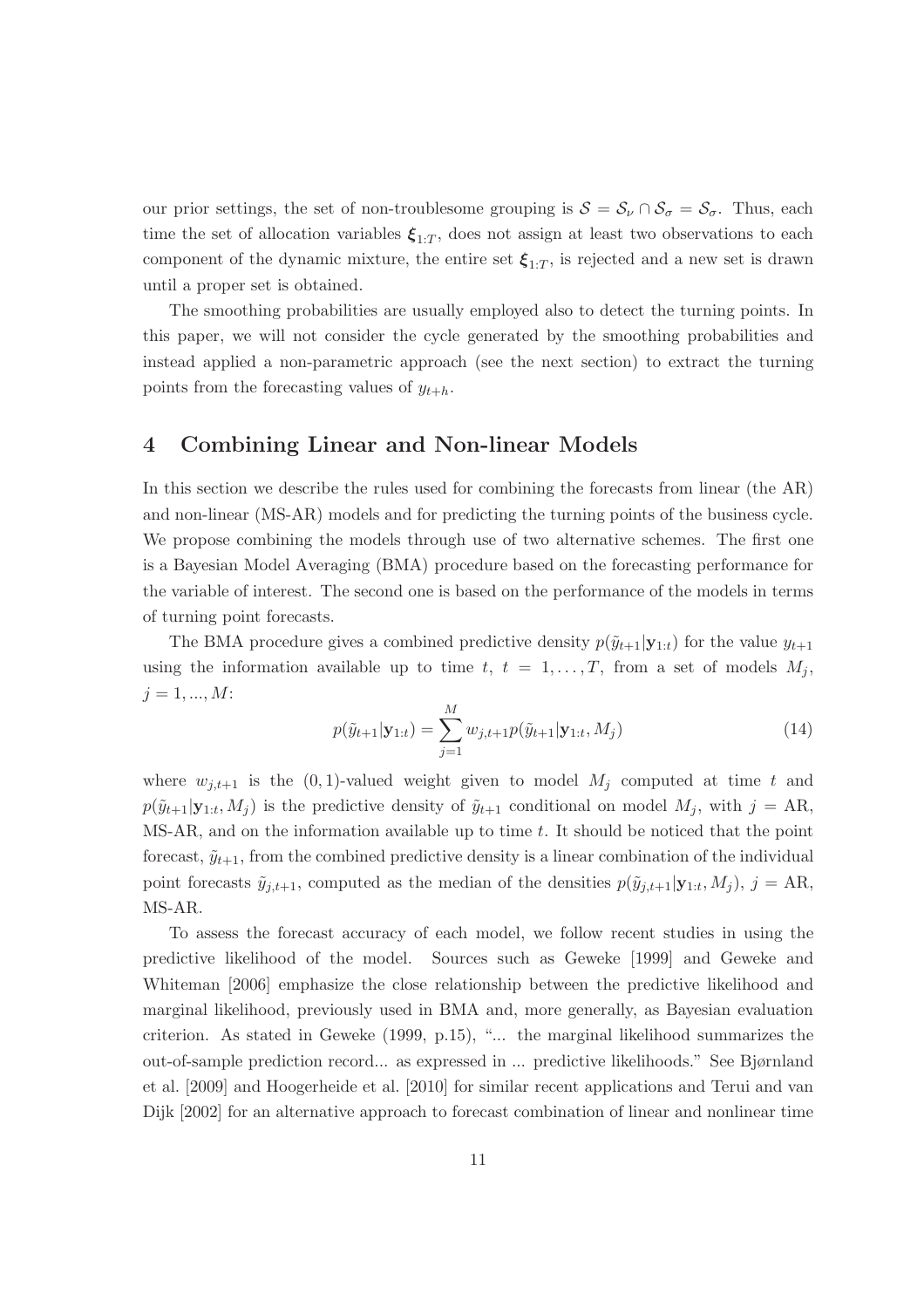series models.

The cumulative predictive-likelihood at time  $t+1$  associated to the j-th model is defined as

$$
\eta_{j,t+1}^{PL} = \prod_{s=1}^{t+1} p(y_s | \mathbf{y}_{1:s-1}, M_j)
$$
\n(15)

where  $p(y_s|\mathbf{y}_{1:s-1}, M_i)$  is the (simulated) predictive density obtained from the model j and evaluated at  $y_s$ . We build the weights for the j-th model, as

$$
w_{j,t+1}^{PL} = \frac{\eta_{j,t}^{PL}}{\sum_{k=1}^{K} \eta_{j,t}^{PL}}
$$
\n(16)

with  $j = AR$ , MS-AR.

We also suggest combining the forecasts by applying some performance measures that are usually employed in the analysis of the turning points<sup>1</sup>. These statistics evaluate the ability of the AR and MS-AR to predict turning points with position and frequency similar to those of the turning points in a reference cycle. In this paper, we consider one of the most used measures, that is the concordance statistic for regular periodic behavior in the business cycles proposed by Harding and Pagan [2002]. This statistics is a non-parametric measure of the proportion of time during which two series, in our case the business cycle regimes, are in the same state. If the series take value of 1 in a expansion phase and 0 in a contraction phase, then the concordance measure ranges between 0 and 1, with 0 representing perfectly counter-cyclical switches, and 1 perfectly synchronous shifts. Obviously, for two regimes described by random walks, the measure will be 0.5 in the limit. Our combination approach could be extended up to include other statistics, such as the cumulative movements, the actual cumulative movements and the excess cumulated movements, suggested by Harding and Pagan [2002], to capture different characteristics of the cycle estimated with different models.

The turning point forecasts for the variable of interest,  $x_t$ , has been generated by the Bry and Boschan  $[1971]$  (BB) rule, that identifies a downward turn (or peak) at time t if  $x_{t-K} < x_t, \ldots, x_{t-1} < x_t$  and  $x_t > x_{t+1}, \ldots, x_t > x_{t+K}$  and a upward turn (or trough) at time t if  $x_{t-K} > x_t, \ldots, x_{t-1} > x_t$  and  $x_t < x_t, \ldots, x_t < x_{t+K}$ . Similarly, we define a non-downward turn at time t if  $x_{t-K} < x_t, \ldots, x_{t-1} < x_t$  and  $x_t < x_{t+1}, \ldots, x_t < x_{t+K}$ and a non-upward turn at time t if  $x_{t-K} > x_t, \ldots, x_{t-1} > x_t$  and  $x_t > x_{t+1}, \ldots, x_t > x_{t+K}$ . The parameter K reduces the number of false signals. These definitions are standard in business cycle analysis (see for example Chauvet and Piger [2008]) and are also used (with

<sup>&</sup>lt;sup>1</sup>See Clements and Harvey [2011] for a more general analysis on combinations of probability forecasts that are not restricted to be 0 or 1.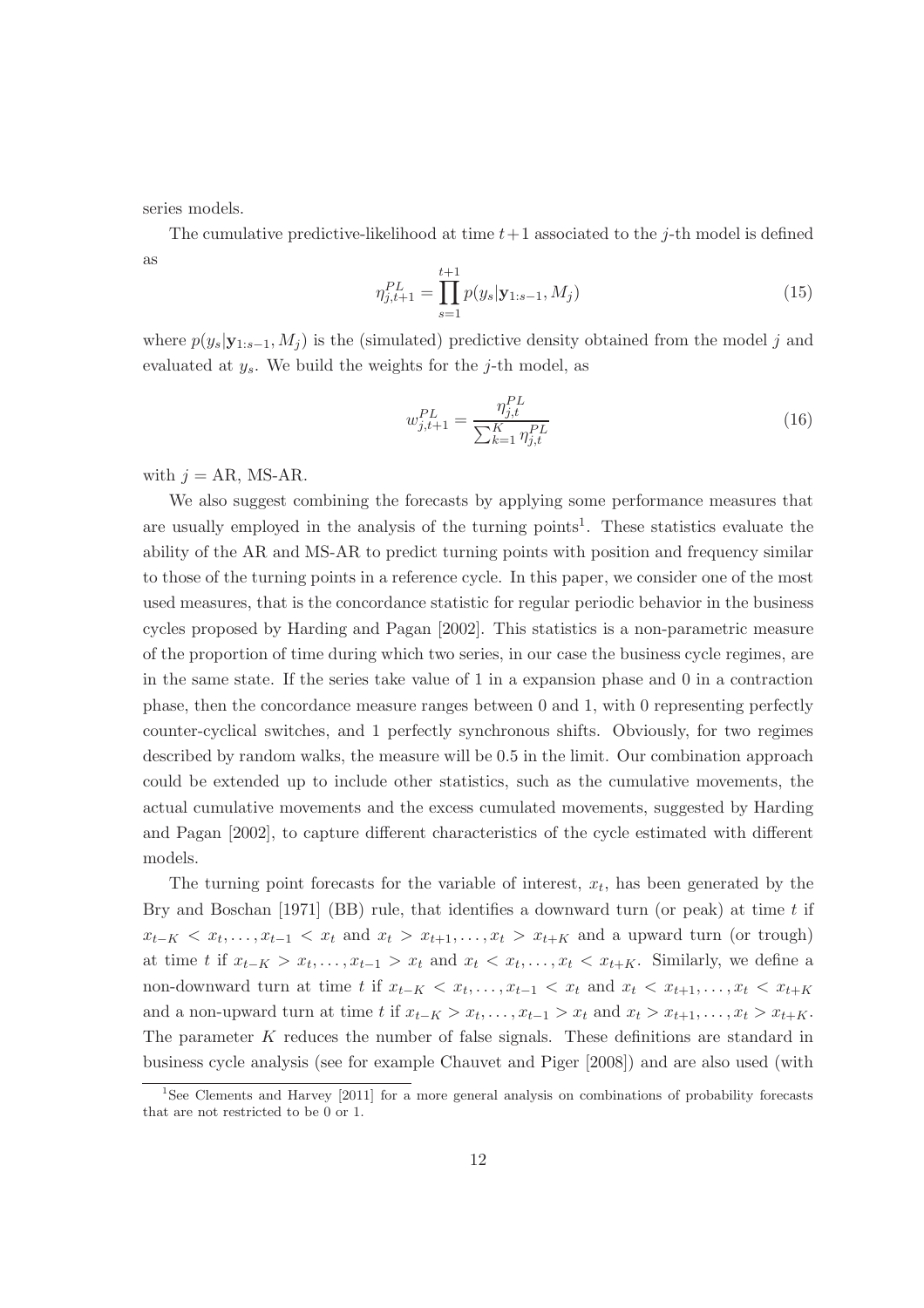some adjustments) by the NBER institute for building the reference cycle for the US.

In the following we apply an approximation of the BB rule and use only downward,  $D_t(K)$ , and upward,  $U_t(K)$ , turn signals, that are

$$
D_t(K) = \prod_{k=1}^K \mathbb{I}_{[x_{t-k}, +\infty)}(x_t) \mathbb{I}_{[x_{t+k}, +\infty)}(x_t)
$$
\n(17)

$$
U_t(K) = \prod_{k=1}^K \mathbb{I}_{(-\infty, x_{t-k}]}(x_t) \mathbb{I}_{(-\infty, x_{t+k})}(x_t)
$$
\n(18)

respectively. Our analysis can be extended to include modifications of the BB rule (see for example Mönch and Uhlig  $[2005]$ , which account for asymmetries and time-varying duration across business cycle phases.

We set  $x_s = y_s$ ,  $s = t - K, \ldots, t + K$ , that is the actual industrial production growth rates, and get an indicator variable

$$
z_{R,t} = z_{R,t-1}(1 - D_t(K)) + (1 - z_{R,t-1})U_t(K)
$$

that is equal to 1 in the expansion phases and 0 in the recession phases. In our applications we consider a signal,  $z_{R,t}$ ,  $t = 1, \ldots, T$ , generated with  $K = 5$  and assume  $z_{R,0}$  is given.

In the turning point prediction exercise we follow Canova and Ciccarelli [2004] and use the full predictive densities. More specifically we set  $K = 1$  as in Canova and Ciccarelli [2004] and calculate the expected value of  $D_t(K)$ . We use the MCMC approximation of the predictive densities  $p(y_{t+1} | \mathbf{y}_{1:t}, M_j)$ ,  $j = \text{AR}, \text{MS-AR},$  to evaluate the following downward turn probabilities

$$
P_{j,t}^{(D)} = \int_{-\infty}^{\infty} D_t(1) p(\tilde{y}_{t+1} | \mathbf{y}_{1:t}, M_j) d\tilde{y}_{t+1}
$$
  
= 
$$
\int_{-\infty}^{\infty} \mathbb{I}_{[y_{t-1}, +\infty)}(y_t) \mathbb{I}_{[\tilde{y}_{t+1}, +\infty)}(y_t) p(\tilde{y}_{t+1} | \mathbf{y}_{1:t}, M_j) d\tilde{y}_{t+1}
$$
 (19)

The combined predictive density in Eq. (14) is used to find a downward turn probability, that is denoted with  $P_{BMA,t}$ . The upward turn probabilities  $P_{j,t}^{(U)}$ ,  $j = AR$ , MS-AR, BMA, are defined similarly. Under the assumption of symmetric loss function, minimization of the expected loss leads to predict a peak at time t if  $P_{j,t}^D > 0.5$  and a trough if  $P_{j,t}^U > 0.5$ . The resulting cycle is:

$$
z_{j,t} = z_{j,t-1} \mathbb{I}_{[0,0.5]}(P^D_{j,t}) + (1 - z_{j,t-1}) \mathbb{I}_{(0.5,1]}(P^U_{j,t})
$$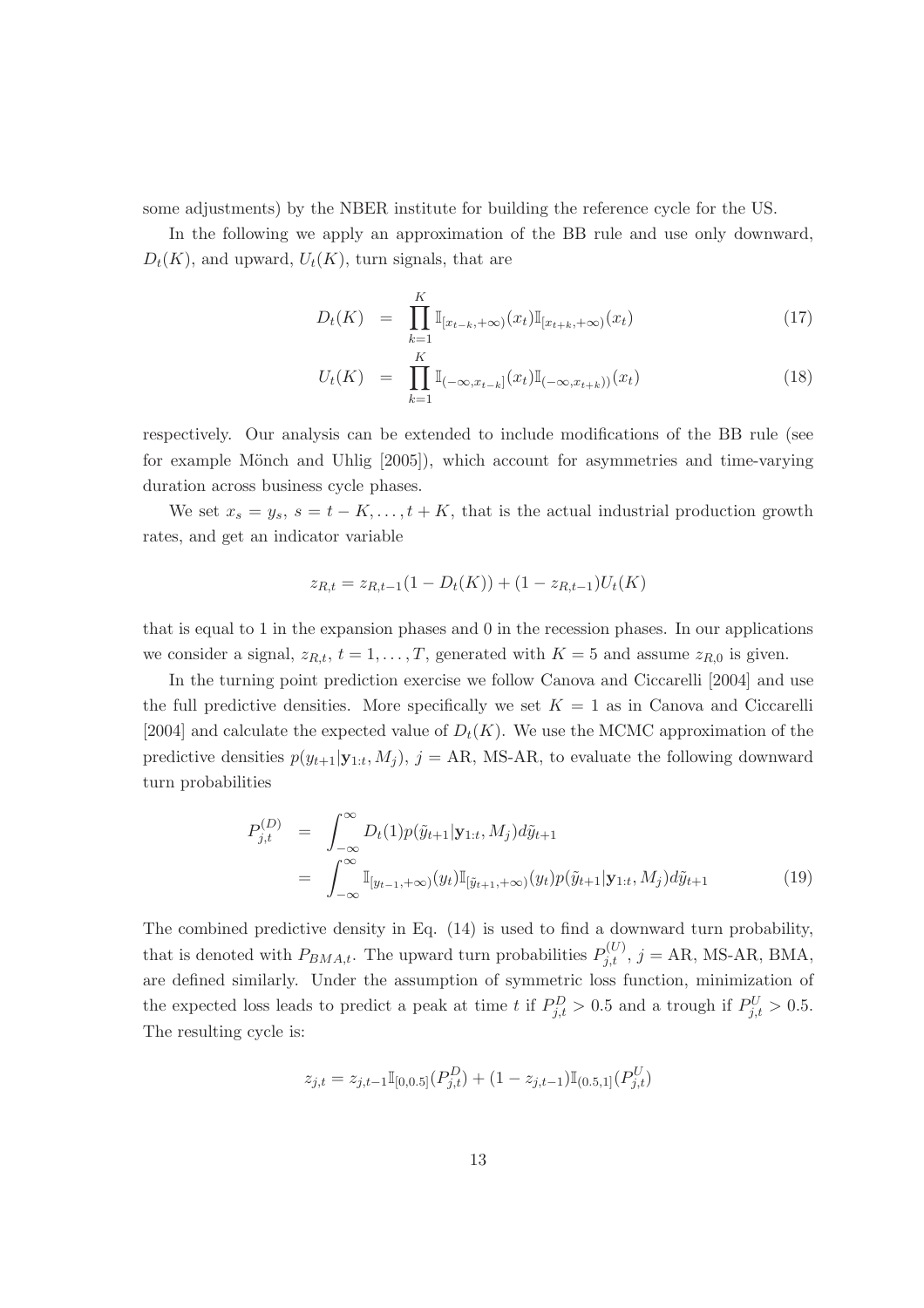We stress that, in the proposed method, the prediction of a turning point at time  $t$  needs the predictive density for the variable of interest  $y_{t+k}$ ,  $k = 1, \ldots, K$ , from each model. As a consequence, our turning point detection strategy, for the MS-AR model, does not consider the results implied by the smoothed posterior probabilities as proposed in the literature (see for example Krolzig [2004]), but uses the predictive density of the observable variable integrated with respect to the latent Markov-switching variable. The advantage in using the marginal predictive, instead of the hidden state smoothed probabilities, is that the forecast will include all the information that is contained in both the observable variable and the latent states predictive densities.

We evaluate turning point forecasting ability of the different models by the concordance statistics given by

$$
\eta_{j,t+1}^{CS} = \sum_{s=1}^{t+1} \left( (z_{j,s} z_{R,s}) - (1 - z_{j,s})(1 - z_{R,s}) \right) \tag{20}
$$

Although the concordance statistics could be used to compute BMA weights similarly to Eq. (16) and to combine the predictive densities, we follow an alternative route and use it to combine the phase indicator from the different models. The phase indicator variable that results from the combination must be a binary variable. Therefore, we propose combining the phased indicators by using weights that take value 0 or 1. In fact, for the concordance statistics, we adopt a model selection approach, which can be viewed as a very special case of model averaging. The model with the highest concordance with the reference cycle has a weight of 1, and the other models have null weights. In formula we have

$$
w_{j,t+1}^{CS} = \mathbb{I}_{\{k_t^*\}}(j) \tag{21}
$$

where  $k_t^* = \arg \max \{ \eta_{j,t}^{CS}, j = AR, MS-AR \}.$ 

### 5 Empirical Results

#### 5.1 Data and Reference Cycle

In our study we consider the Industrial Production Index (IPI) from OECD at a monthly frequency for the United States (US), from February 1949 to January 2011, and for the Euro Area (EU), from January 1971 to January 2011. Data for both US and EU economies are seasonally and working day adjusted. We employ revised data from the April 2011 vintage, see Hamilton [2010] and Nalewaik [2011] for business cycle analysis using real-time data. In order to obtain the IPI at the Euro zone level a back-recalculation has been performed (see Anas et al. [2007a,b] and Caporin and Sartore [2006] for details). Since Phillips-Perron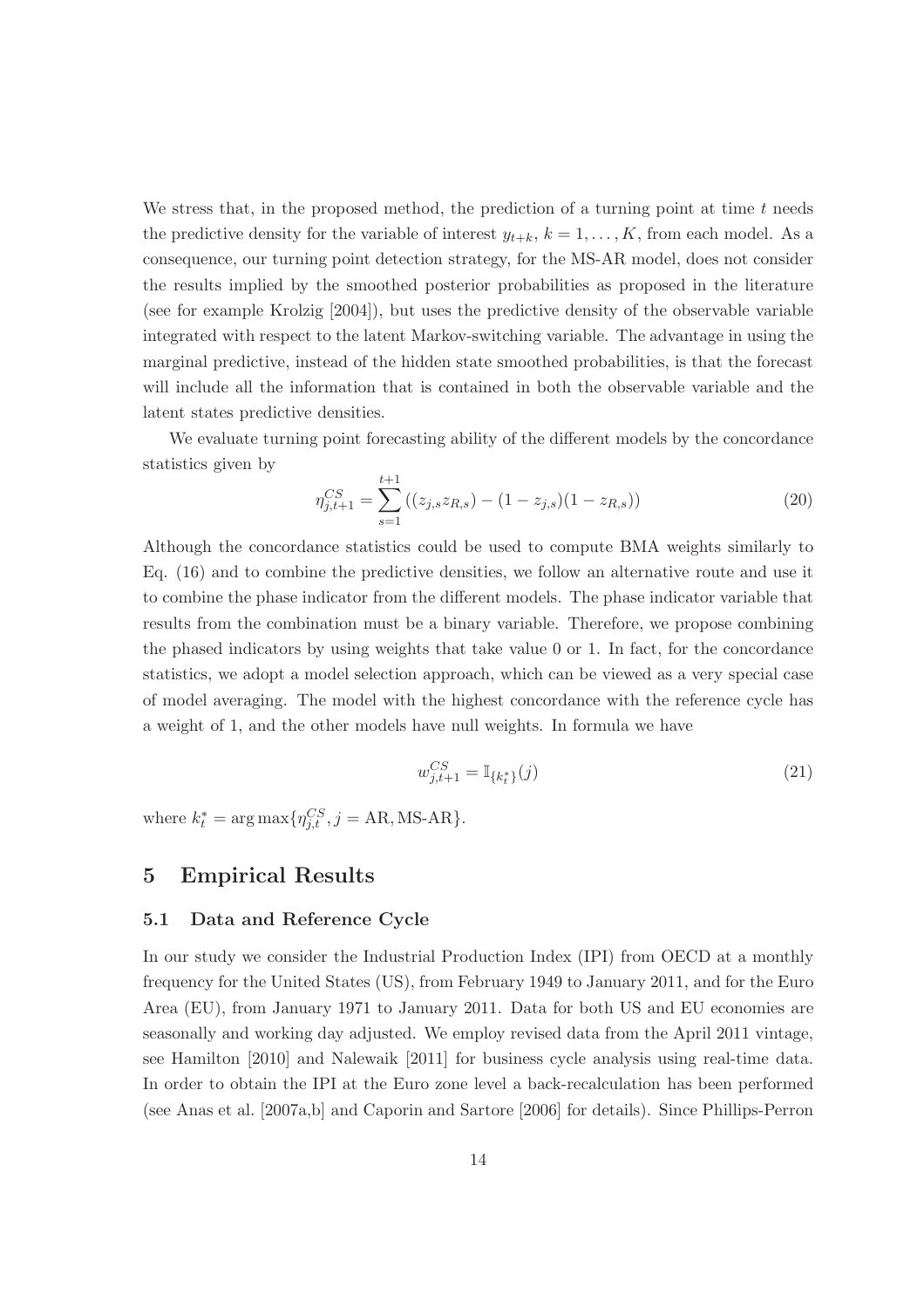and Dickey-Fuller stationarity tests point out the non-stationarity of the IPI, we considered in our analysis the log-changes of the IPI index. The resulting series (see Fig. 1) are then used to detect and forecast the turning points.

Fig. 1 shows the reference cycle used in our analysis. The cycle is obtained by applying a BB rule to the US and EU IPI series. For comparative purposes, we show for the US economy the NBER official turning points, which are obtained by applying the BB rule with some adjustments on the whole series. The application of our rule allows for detection of the following contraction phases (from peak to trough) for the US economy since 1980M01:

- 1980 recession (1982M04-1982M12) which is within the NBER references dates;
- 1990 recession (1989M08-1991M01) which is not within the NBER references dates;
- internet bubble burst and  $9/11$  dates (2000M09-2002M02) which is within the NBER reference dates;
- short contraction (2002M11-2002M12) which is not within the NBER dates;
- sluggish recovery of the US economy and EU industrial recession. This made Greenspan and FED to keep rates very low (2003M03-2003M08);
- the 2007-2009 recession (2007M09-2009M08) which is within the NBER reference dates.

Following the results of the BB algorithm, the Euro area has experienced the follow contraction phases since January 1980M01:

- the second oil shock and US double dip recession (1980M09-1984M07);
- the 1986-87 recession (1986M06-1987M04);
- the 1992-94 recession (1992M05-1994M04);
- the Asian-crises related recession (1998M12-1999M07);
- the 2001 and 2003 industrial recessions  $(2001M09-2006M05)$ ;
- the 2007-09 recession (2008M09-2009M07).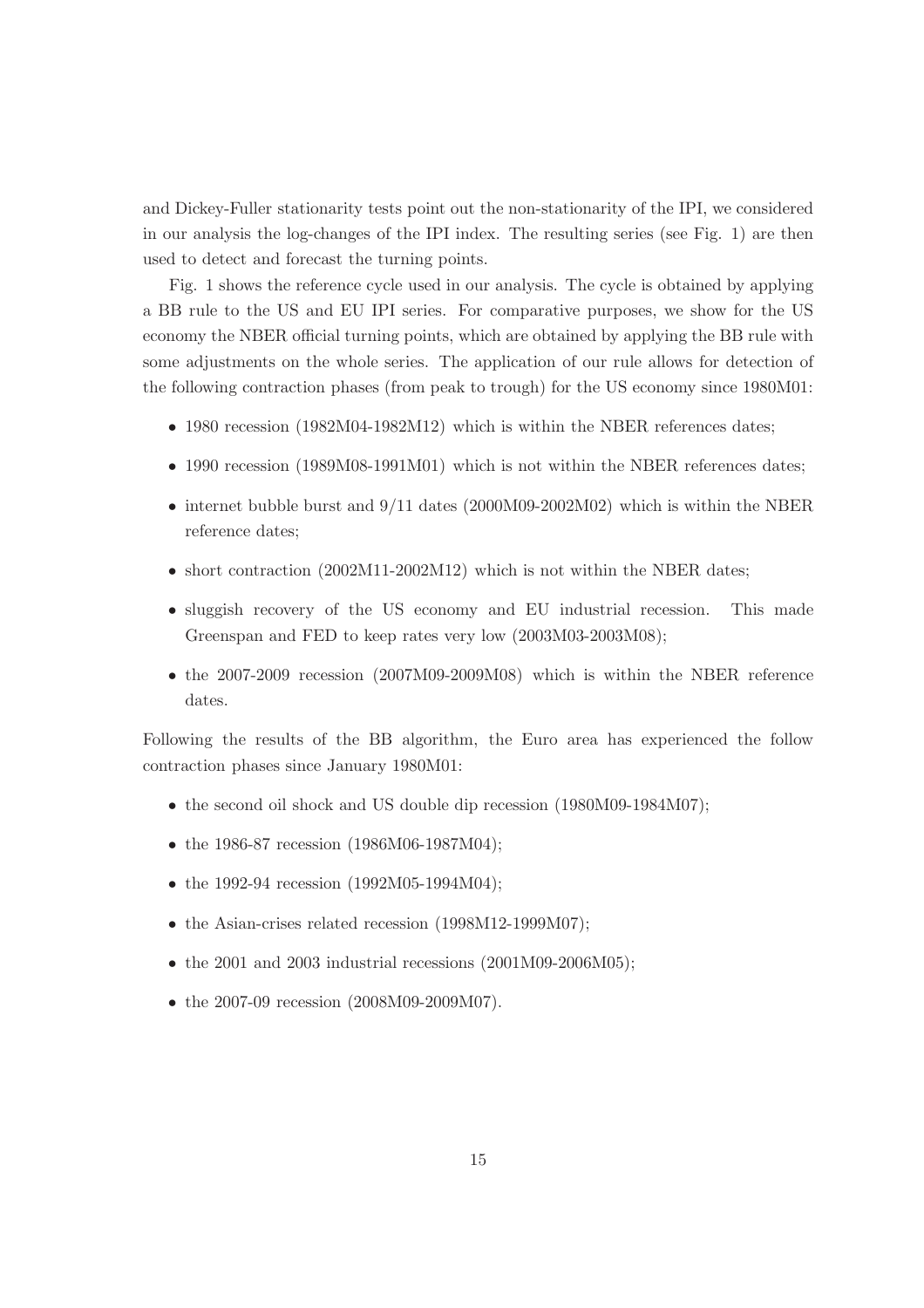

Figure 1: First and third chart: log-changes in the Industrial Production Index (IPI) for US and EU at monthly frequency for the period: January 1980 to January 2010. Second and fourth chart: the reference cycles (BB) for US and EU. Second chart: the NBER reference cycle (black).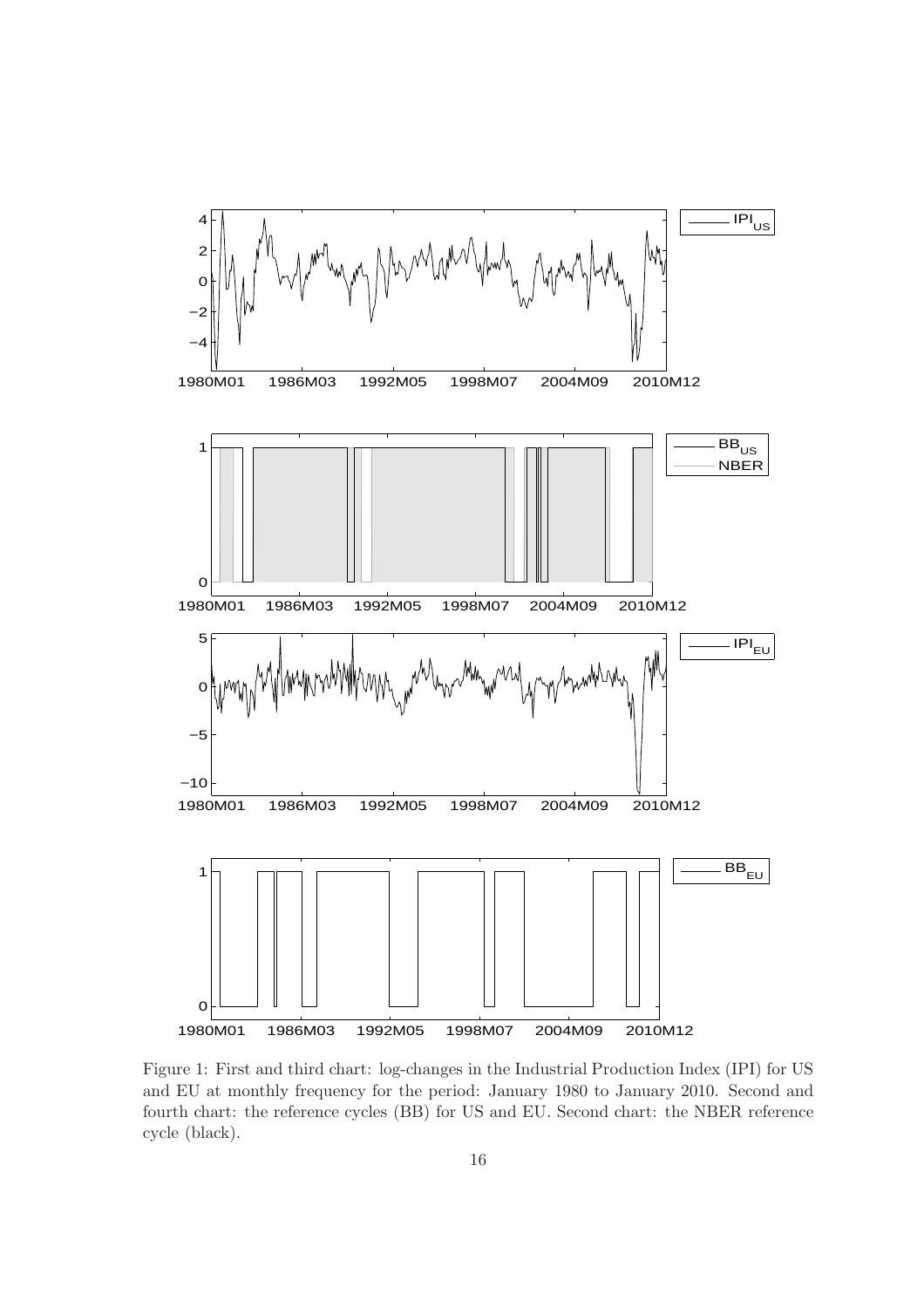| Country       | <b>US</b>     |            |            | EU            |            |            |
|---------------|---------------|------------|------------|---------------|------------|------------|
| Sample Period | 1949M1-2011M1 |            |            | 1971M1-2011M1 |            |            |
| H             | $\theta_T$    | $q_{0.05}$ | $q_{0.95}$ | $\theta_T$    | $q_{0.05}$ | $q_{0.95}$ |
| $\nu$         | 0.111         | 0.042      | 0.181      | 0.074         | $-0.039$   | 0.189      |
| $\phi_1$      | 1.162         | 1.083      | 1.242      | 0.651         | 0.560      | 0.743      |
| $\phi_2$      | $-0.105$      | $-0.222$   | 0.012      | 0.339         | 0.237      | 0.441      |
| $\phi_3$      | $-0.692$      | $-0.807$   | 0.576      | $-0.415$      | $-0.517$   | $-0.313$   |
| $\phi_4$      | 0.795         | 0.670      | 0.920      | 0.187         | 0.096      | 0.278      |
| $\phi_5$      | $-0.281$      | $-0.405$   | 0.156      |               |            |            |
| $\phi_6$      | $-0.326$      | $-0.441$   | 0.211      |               |            |            |
| $\phi_7$      | 0.459         | 0.343      | 0.575      |               |            |            |
| $\phi_8$      | $-0.165$      | $-0.240$   | 0.089      |               |            |            |
| $ \phi $      | 0.848         | 0.808      | 0.889      | 0.763         | 0.702      | 0.825      |
| $\sigma$      | 3.891         | 1.124      | 6.634      | 2.357         | 1.379      | 6.011      |

Table 1: Estimated parameters of the  $AR(p)$  model for the log-change of the US (with  $p = 8$ ) and EU (with  $p = 4$ ) Industrial Production Indexes. For each country: parameter estimates (first column) and the 0.05 and 0.95 quantiles (second and third columns).

#### 5.2 Estimation and Forecasting

In the following we show the results of the sequential estimation and forecast of the AR and MS-AR models. The estimation results are based on 10,000 Gibbs iterations. The number of iterations has been chosen on the basis of both a graphical inspection of the Markov Chain Monte Carlo averages and on the application of the convergence diagnostic (CD) statistics proposed in Geweke [1992]. An initial set of 5,000 samples has been discarded to loose the dependence on the initial conditions of the sampler and the remaining samples were thinned down by a factor of 10 to have reasonably less-dependent posterior samples.

Table 1 shows the estimation results for the  $AR(p)$  based on the full sample. We use the Bayesian information criteria for selecting the order of the autoregressive processes and find that for the US IPI log-changes an  $AR(8)$  should be used while an  $AR(4)$  should be considered for modelling the Euro area business cycle. For both of the cycles the  $AR(p)$ has a positive intercept value that is statistically close to 0.1, which underestimates the mean value of the IPI log-changes during an expansion phase and overestimate it during a recession phases. The HPD region of the posterior distribution of the sum, in absolute value, of the autoregressive coefficients ( $|\phi|$  in Tab. 1) is the stationary region of the model The HPD region for the volatility is  $(1.124, 6.634)$  for the US and  $(1.379, 6.011)$  for the EU which are quite high and tend to overestimate volatility during the normal growth and the expansion periods.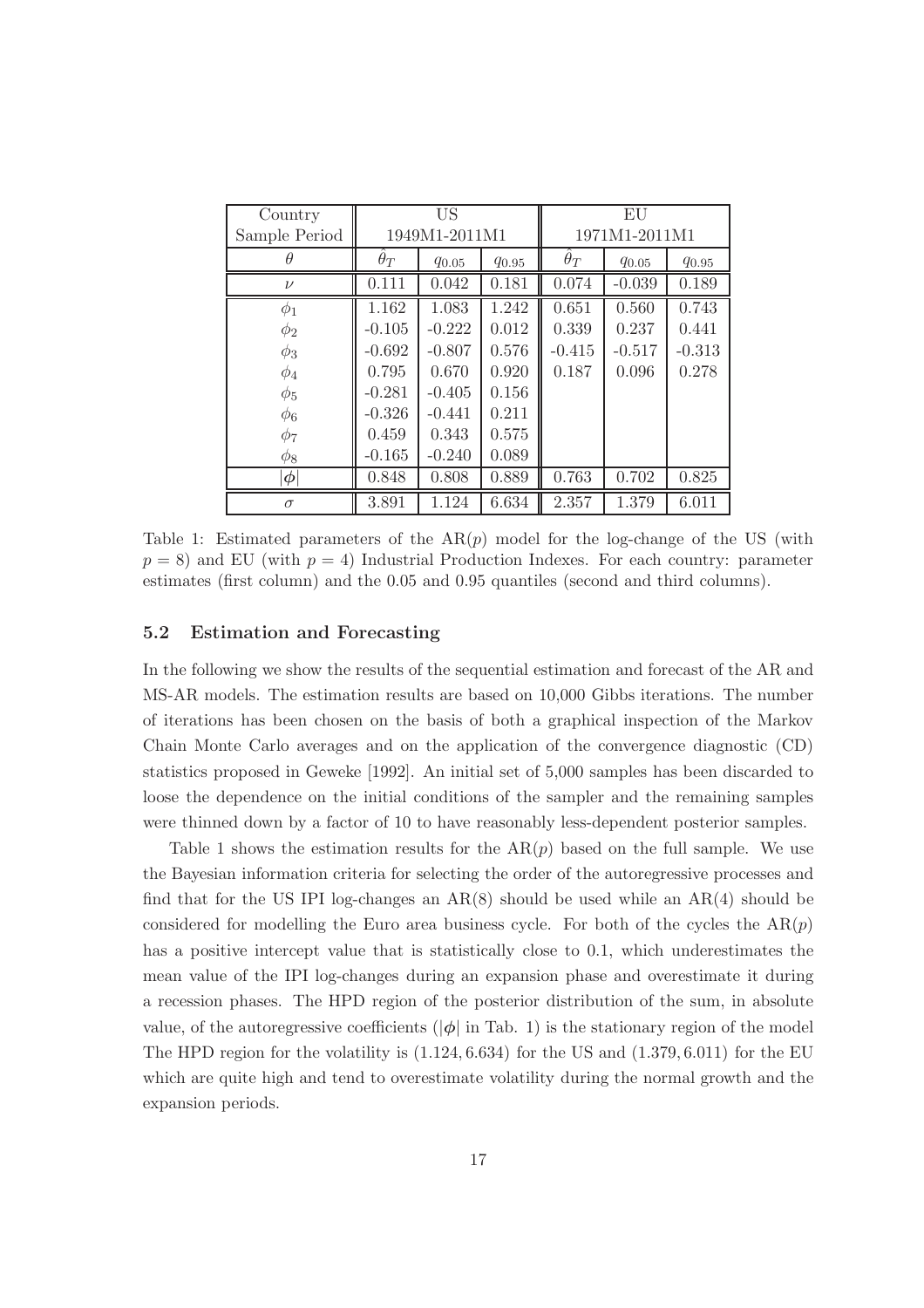| Country       | <b>US</b>            |            |               | EU                   |            |            |
|---------------|----------------------|------------|---------------|----------------------|------------|------------|
| Sample Period | 1949M1-2011M1        |            | 1971M1-2011M1 |                      |            |            |
| $\theta$      | $\widehat{\theta}_T$ | $q_{0.05}$ | $q_{0.95}$    | $\widehat{\theta}_T$ | $q_{0.05}$ | $q_{0.95}$ |
| $\nu_1$       | $-2.436$             | $-5.868$   | $-0.539$      | $-1.981$             | $-4.225$   | $-0.423$   |
| $\nu_2$       | $-0.524$             | $-1.542$   | 0.156         | $-0.152$             | $-1.145$   | 0.335      |
| $\nu_3$       | 0.132                | $-0.290$   | 0.511         | 0.482                | $-0.040$   | 1.433      |
| $\nu_4$       | 1.180                | 0.121      | 3.410         | 2.015                | 0.435      | 4.771      |
| $\sigma_1$    | 2.783                | 7.743      | 1.350         | 4.051                | 9.395      | 1.999      |
| $\sigma_2$    | 1.567                | 4.085      | 0.725         | 1.337                | 5.735      | 0.800      |
| $\sigma_3$    | 0.552                | 2.496      | 0.358         | 1.450                | 6.356      | 0.794      |
| $\sigma_4$    | 0.947                | 4.493      | 0.424         | 3.354                | 7.116      | 1.524      |
| $\phi_1$      | 0.935                | 0.650      | 1.204         | 0.555                | 0.330      | 0.774      |
| $\phi_2$      | 0.050                | $-0.311$   | 0.404         | 0.331                | 0.099      | 0.562      |
| $\phi_3$      | $-0.473$             | $-0.815$   | $-0.135$      | $-0.374$             | $-0.610$   | $-0.140$   |
| $\phi_4$      | 0.271                | 0.033      | $0.516\,$     | 0.185                | $-0.021$   | 0.398      |
| $\phi$        | 0.784                | 0.608      | 0.961         | 0.696                | 0.486      | 0.899      |
| $p_{11}$      | 0.641                | 0.429      | 0.832         | 0.709                | 0.519      | 0.870      |
| $p_{12}$      | 0.186                | 0.039      | 0.389         | 0.130                | 0.025      | 0.286      |
| $p_{13}$      | 0.082                | 0.004      | 0.240         | 0.079                | 0.004      | 0.223      |
| $p_{14}$      | 0.089                | 0.005      | 0.248         | 0.080                | 0.005      | 0.217      |
| $p_{21}$      | 0.041                | 0.002      | 0.136         | 0.032                | 0.001      | 0.130      |
| $p_{22}$      | 0.675                | 0.468      | 0.862         | 0.841                | 0.544      | 0.981      |
| $p_{23}$      | 0.165                | 0.031      | 0.359         | 0.090                | 0.005      | 0.281      |
| $p_{24}$      | 0.116                | 0.004      | 0.301         | 0.034                | 0.000      | 0.156      |
| $p_{31}$      | 0.014                | 0.000      | 0.048         | 0.051                | 0.000      | 0.207      |
| $p_{32}$      | 0.053                | 0.008      | 0.202         | 0.135                | 0.008      | 0.400      |
| $p_{33}$      | 0.886                | 0.596      | 0.976         | 0.775                | 0.414      | 0.980      |
| $p_{34}$      | 0.046                | 0.000      | 0.212         | 0.037                | 0.000      | 0.159      |
| $p_{41}$      | 0.033                | 0.000      | 0.139         | 0.096                | 0.005      | 0.272      |
| $p_{42}$      | 0.060                | 0.001      | 0.214         | 0.111                | 0.007      | 0.293      |
| $p_{43}$      | 0.128                | 0.005      | 0.319         | 0.115                | 0.008      | 0.288      |
| $p_{44}$      | 0.777                | 0.515      | 0.977         | 0.676                | 0.441      | 0.868      |

Table 2: Estimated parameters of the MSIH(4)-AR(4) model for the log-change of the US and EU Industrial Production Indexes. For each country: parameter estimates (first column) and the 0.05 and 0.95 quantiles (second and third columns).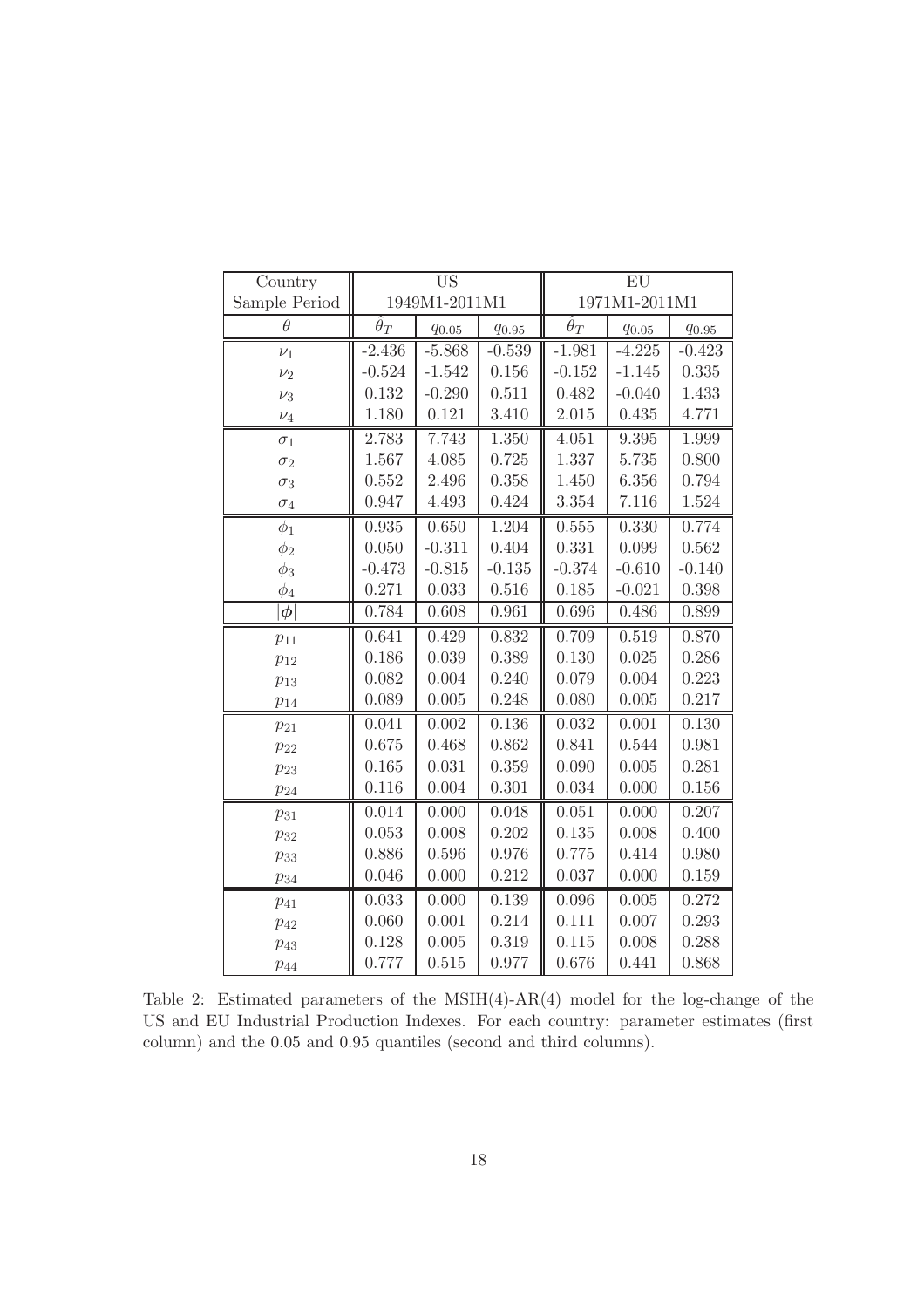

Figure 2: Hidden state estimates  $s_{t|T}$  and smoothing probabilities  $P(s_t|y_{1:T})$ , for  $t =$  $1,\ldots,T,$  for US (upper panel) and EU (lower panel) data.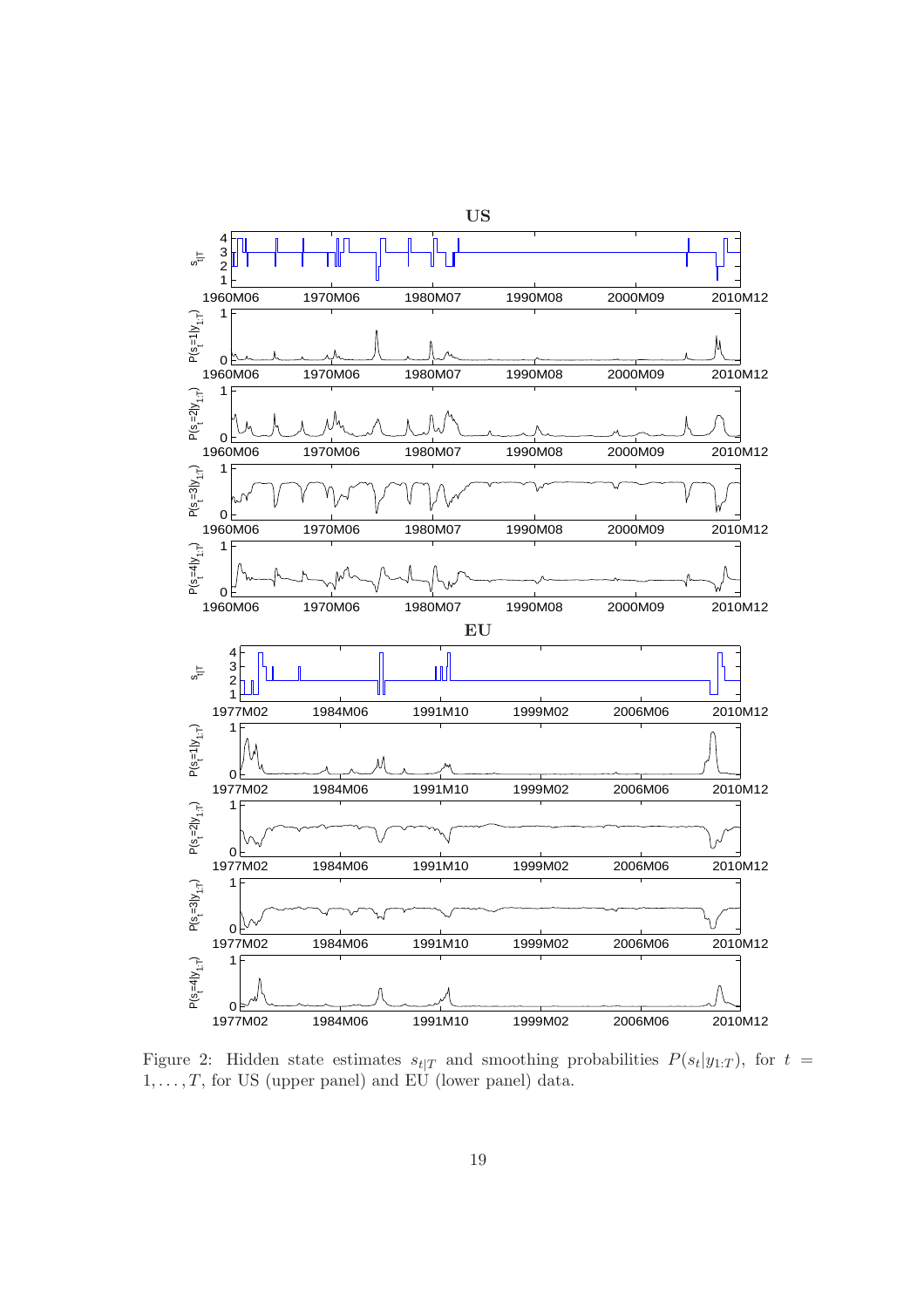We compare the  $AR(p)$  model with the  $MSIH(m)-AR(p)$  and as we expected the  $MSH(m)-AR(p)$  are able to give a better description of the features of the cycles and to capture different phases in the IPI growth level and volatility. Tab. 2 shows the estimation results for the  $MSH(m)-AR(p)$  based on the whole sample period. We consider here a flexible model by considering  $p = 4$  lags as in Hamilton [1989] and Krolzig [2000] for the US gross domestic product and  $m = 4$  regimes, extending the three-regimes model used in Krolzig [2000].

We find in our comparisons that the four-regimes model is necessary in order to capture the last recession. The interpretation of two of the four regimes will be similar to the one given in Krolzig [2000], i.e. normal growth and high growth, and two regimes are used to describe the recession phases. Thus in our model the fourth regime characterizes high-growth episodes, the third regime normal-growth phases, the second regime a normal slowdown in economic activity. The first regime may indicate strong-recession periods. We find evidence of the four regimes in both the US and the EU economies (see the first graph in both the US and the EU panels of Fig. 2). The graphs in the rows from two to four of Fig. 2 US and EU panels show the smoothing probabilities of the  $MSIH(m)-AR(p)$ model estimated on the full sample. The smoothing probabilities for the first regime,  $P(s_t = 1|y_{1:T})$ , show that some strong recession periods are present in the sample with a high probability. In particular, in the 1976 and 2009 crises for both the EU and US cycles there are some periods where the smoothing probabilities of the first regime are greater than the probabilities of the other regimes.

From Fig. 2 one can see that the regimes have different degrees of persistence. The analysis of the transition probabilities brings us to the following conclusions. The first regime is moderately persistent with transition probabilities  $\hat{p}_{11} = 0.641$  for the US and  $\hat{p}_{11} = 0.709$  for the EU (see Tab. 2). It is less persistent than the third regime (normal growth), which has estimated transition probabilities (see Tab. 2)  $\hat{p}_{33} = 0.886$  for US and  $\hat{p}_{33} = 0.775$  for EU. The second regime (normal recession) is less persistent than the other regimes, for US, with probability  $\hat{p}_{22} = 0.675$  to stay in the regime, and more persistent, for EU, with transition  $\hat{p}_{22} = 0.841$ . The fourth regime is more persistent than the first regime, for the US, with probability  $\hat{p}_{44} = 0.777$  to stay in the regime, while the opposite is the case for the EU, which has the probability of staying in a strong recession regime of  $\hat{p}_{44} = 0.676.$ 

The four regimes have substantially different values for the intercept and scale parameters (see Tab. 2). The differences between the constant terms in the first and in the fourth regime are similar for the US and the EU, i.e.  $(\hat{\nu}_4 - \hat{\nu}_1) = 3.616$  for the US and  $(\hat{\nu}_4 - \hat{\nu}_1) = 3.996$  for the EU. The volatility gap between the first and fourth regimes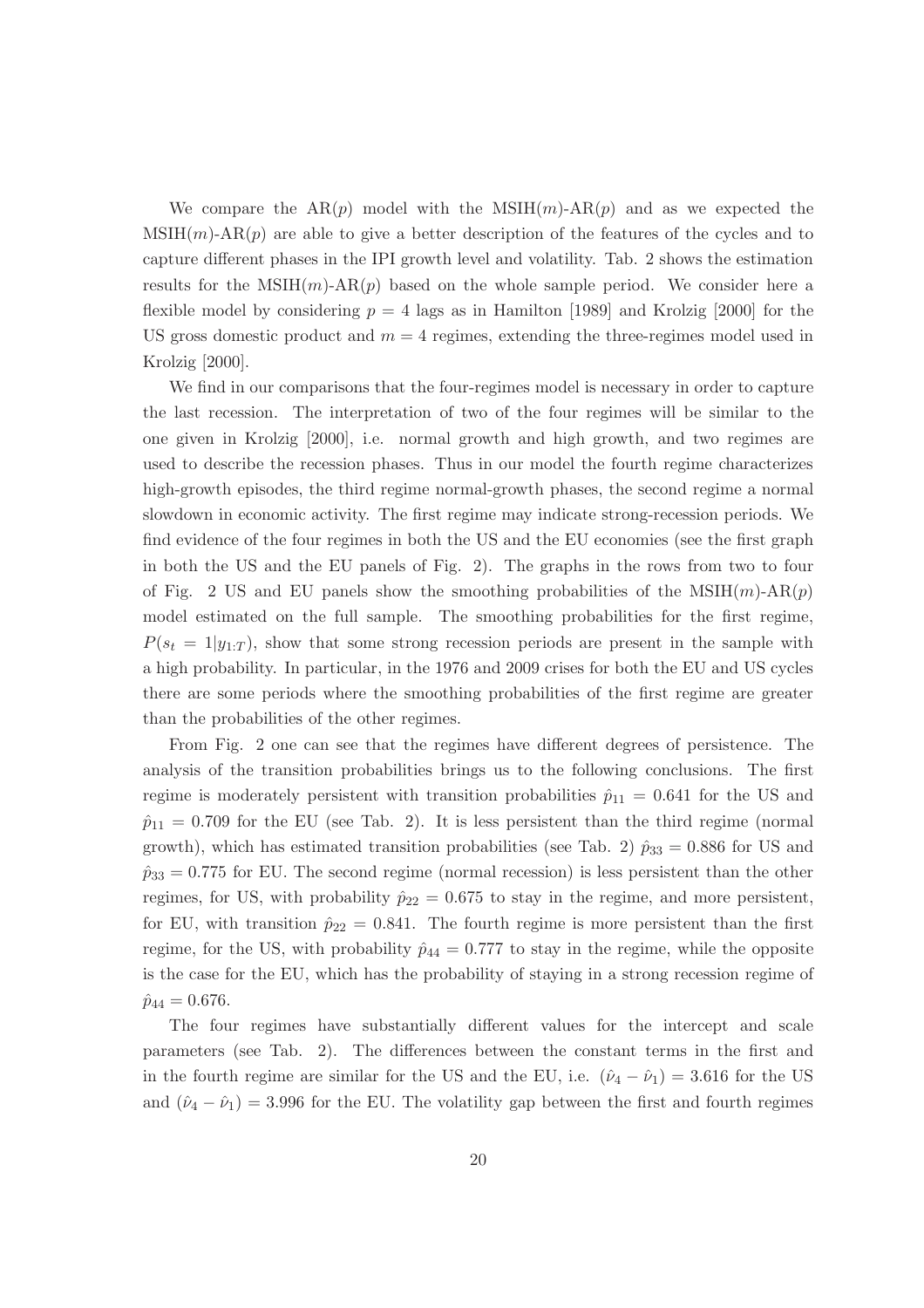is instead different in the two cycles:  $\hat{\sigma}_4^2 - \hat{\sigma}_1^2 = -1.836$  for US and  $\hat{\sigma}_4^2 - \hat{\sigma}_1^2 = -0.967$  for the EU. More generally the volatility of the EU cycle associated with regimes of strong recession and high growth is larger than the volatility of the US cycle. For both cycles the MS model results show that volatility significantly changes across the four regimes. For this reason, the use in this context of a AR model with constant volatility may be inappropriate. Accordingly, one could expect that the MS-AR models have superior forecasting ability than the AR models.

Fig. 3 shows the combination weights obtained from the sequential evaluation of the forecasting abilities of the different models for the US and the EU IPI log-changes. From the first and third chart in Fig. 3 it can be seen that the combination weights,  $w_{MS-AR,US}^{PL}$ and  $w_{MS-AR, EU}^{PL}$ , increase in the last part of the sample, starting at September 2008. This corresponds to an increase in the forecasting ability, in terms of predictive likelihood, of the MS-AR with respect to the AR models. From our experiments we find that the good performance of the MS-AR models in the last part of the sample cannot be obtained with three regimes and that four-regime models are necessary to have an adequate description, in terms of expected growth-rate and volatility, of both the US and EU cycles during a strong recession phase.

The results for the performance abilities change if we consider the concordance with a reference cycle as a performance measure (see the combination weights  $w_{MS-AR,US}^{CS}$  and  $w_{MS-AR,EU}^{CS}$  in the second and fourth graph of Fig. 3). More specifically, for the US cycle (second chart in Fig. 3) the MS-AR model is superior to the AR model starting at the beginning of 1985. Conversely, the turning point forecast abilities of the MS-AR are worse than those of the AR model for the EU cycle, starting at the beginning of 1985. These results are all in line with the results in Clements and Krolzig [1998] about the time-varying performance of the MS models. MS models behave in a different way depending on the value of the regime present when the forecast performances are evaluated.

#### 5.3 Sequential Turning Points Detection

Turning point prediction with different models (AR and MS-AR) and model combinations (using predictive likelihood and concordance statistics) are given in Fig. 4. Fig. 4 (charts 3 and 4) shows that the two combination strategies for the US cycle give two sequences of turning point forecasts that exhibit substantial differences. Charts seven and eight of the same figures show that the two strategies give similar turning points for the EU cycle.

In order to evaluate, at the end of the sample period  $T$ , the forecast abilities of the two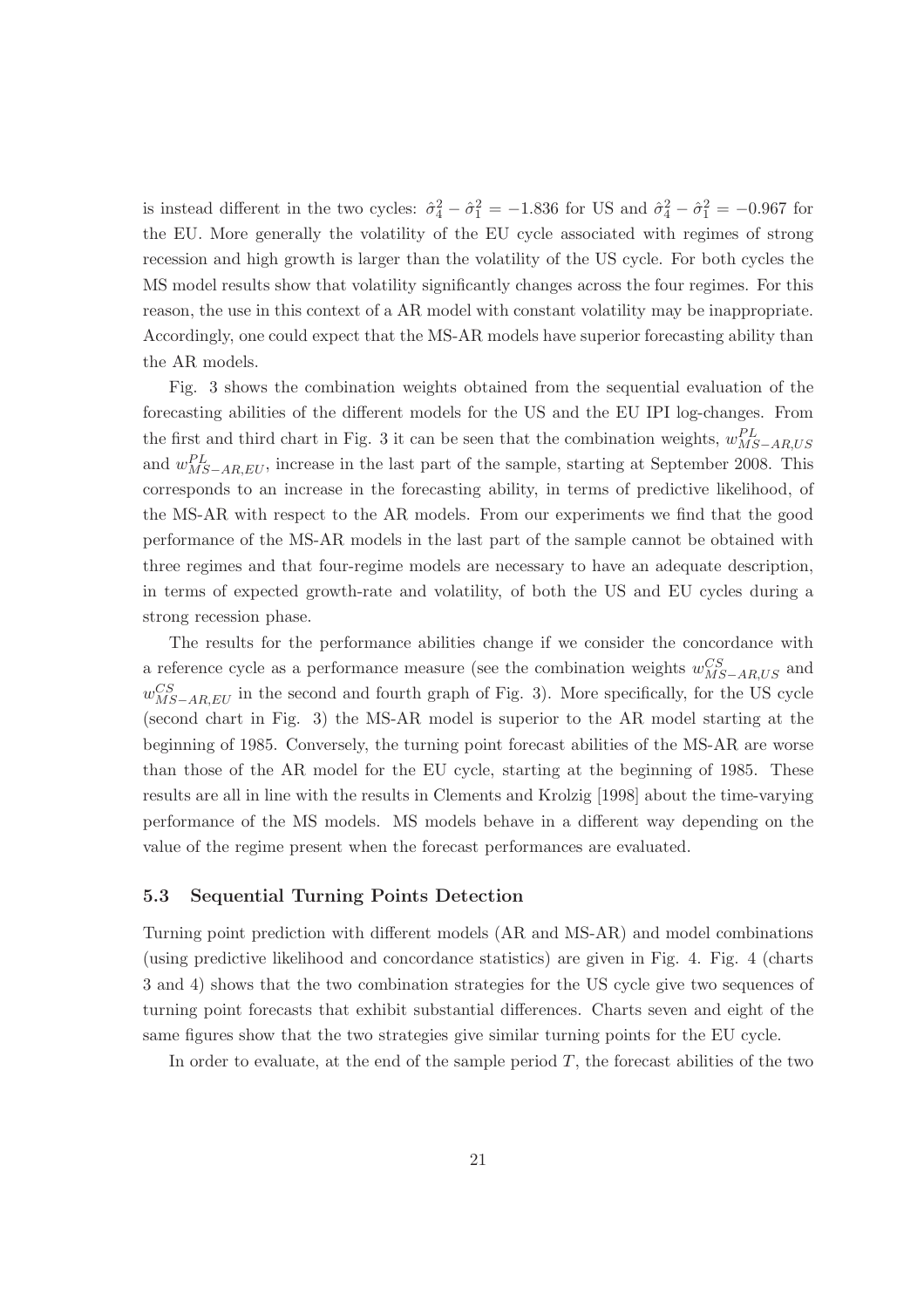

Figure 3: Combination weights for the  $AR(p)$  and  $MSIH(m)-AR(p)$  forecasts by using predictive-likelihood (PL) and concordance statistics (CS) for US and EU data.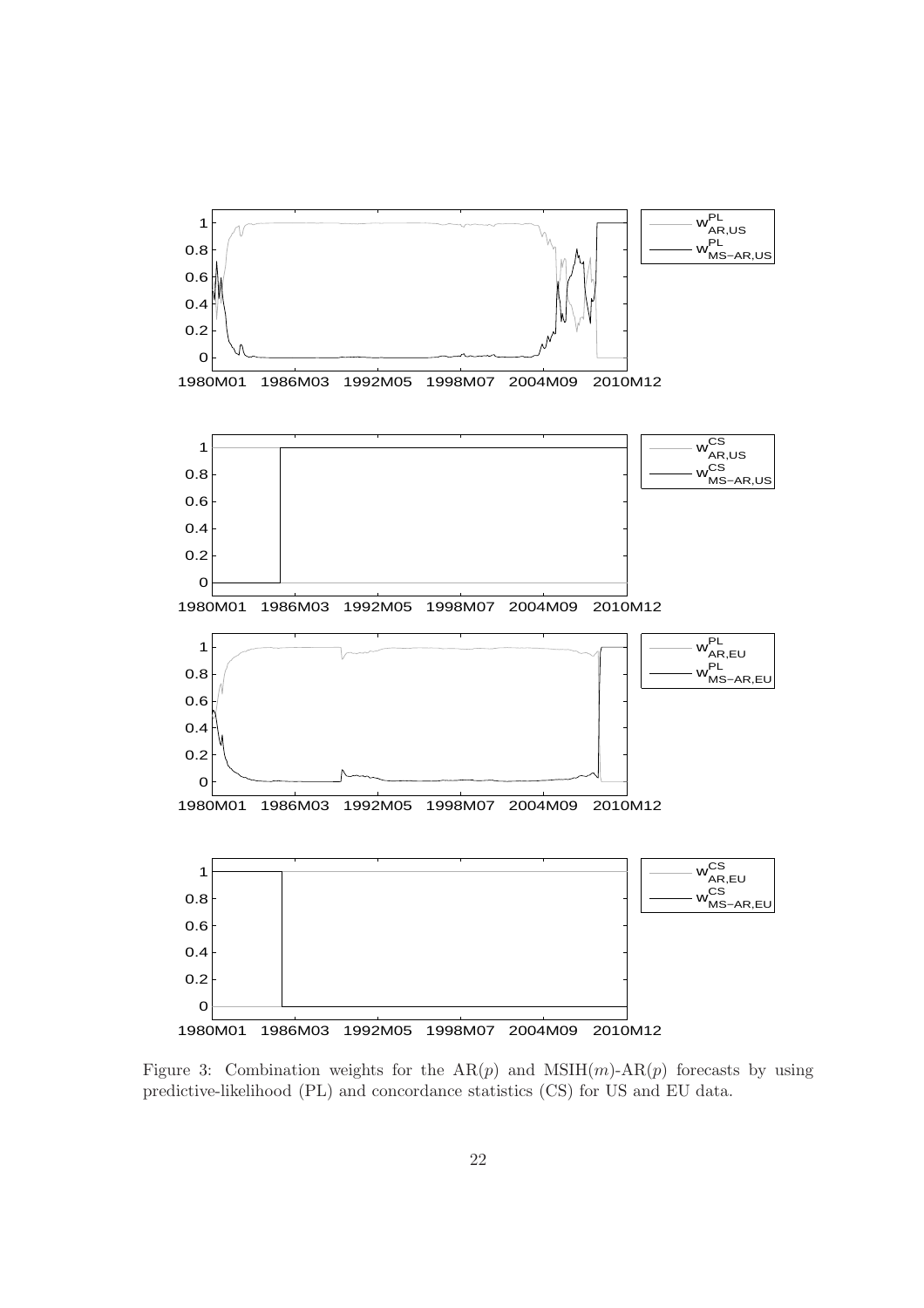

Figure 4: Turning point forecasts for US and EU IPI obtained from different models  $(AR(p))$ and  $MSIH(m)-AR(p)$  and their combinations based on the predictive likelihood (PL) and the concordance statistics (CS).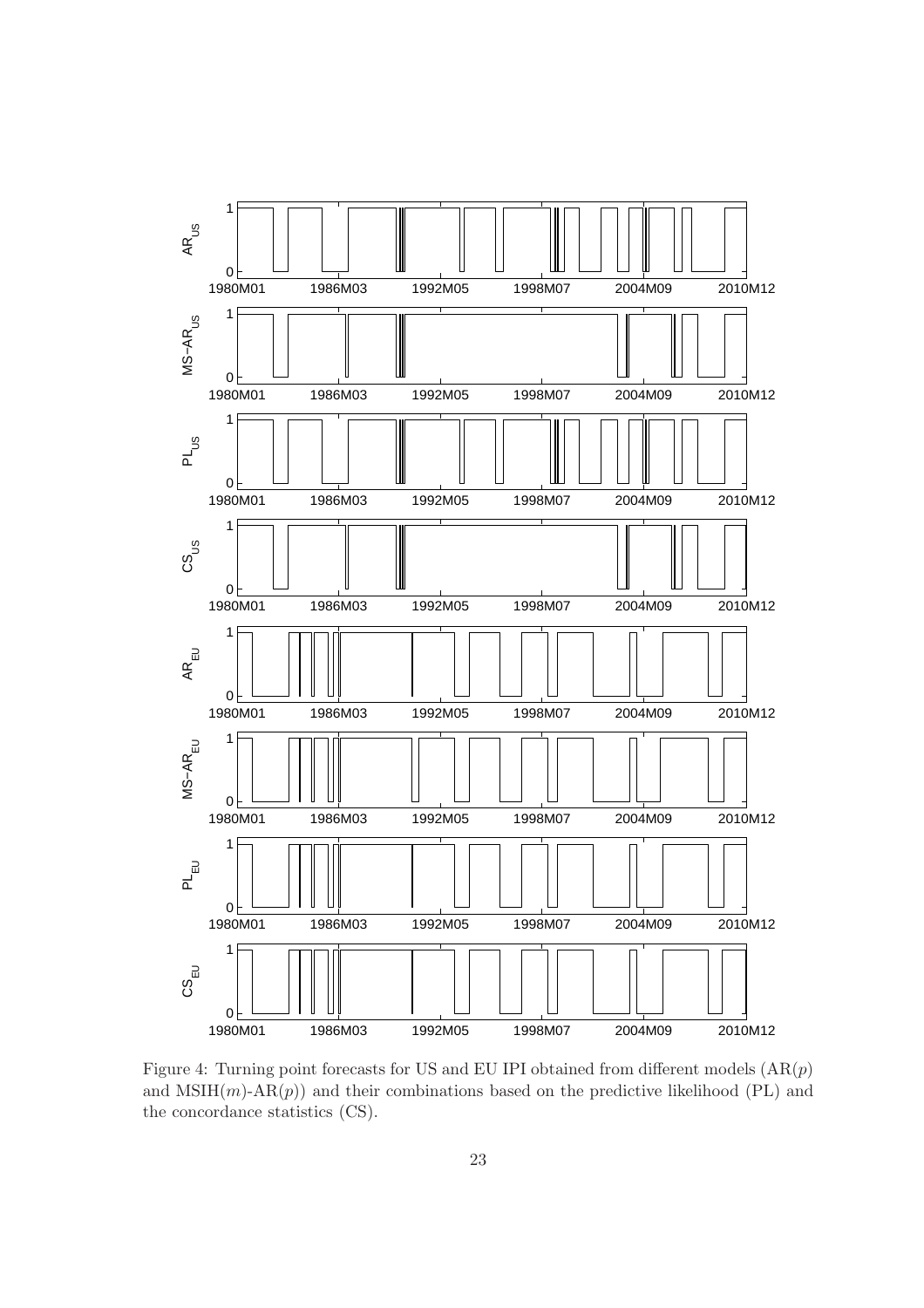combination strategies we consider the Mean Square Prediction Error (MSPE)

$$
MSPE = \frac{1}{T} \sum_{t=1}^{T} (y_t - \tilde{y}_{t+1})^2
$$
\n(22)

and the Logarithmic Score (LS)

$$
LS = -\frac{1}{T} \sum_{t=1}^{T} \ln p(\tilde{y}_{t+1} | \mathbf{y}_{1:t})
$$
\n(23)

Tab. 3 shows that one of the two models performs better for both the US and EU, in terms of MSPE, than the two combination strategies. When considering the LS, then the forecast based on the concordance statistics that corresponds to the combination of the turning point indicators is the best strategy to use for the US cycle. For the EU cycle the forecast based on predictive likelihood performs better than the one based on concordance statistics. This leads to the conclusion that, for the EU it is better to combine first the growth-rate forecasts and then apply the BB rule for the detection of the turning points. Our findings are similar to Min and Zellner [1993]. They considered either the annual real GDP and real GNP of eighteen countries, 1974-87, and found that it is not always optimal to combine forecast when predicting the output growth rate.

|             | ΑR       | $MS-AR$  | PL       | CS       |  |  |
|-------------|----------|----------|----------|----------|--|--|
|             | US       |          |          |          |  |  |
| <b>MSPE</b> | 0.489    | 0.556    | 0.519    | 0.523    |  |  |
| LS          | $-1.200$ | $-1.144$ | $-1.209$ | $-1.121$ |  |  |
|             | EU       |          |          |          |  |  |
| <b>MSPE</b> | 1.323    | 1.299    | 1.299    | 1.331    |  |  |
| LS          | $-1.683$ | $-1.541$ | $-1.552$ | $-1.697$ |  |  |

Table 3: Mean square prediction error (MSPE), Log-score (LS) for the  $AR(p)$ , MSIH $(m)$ - $AR(p)$  models and for the model combinations based on predictive likelihood (PL) and on the concordance statistics (CS).

# 6 Conclusion

We focus on the analysis the turning points of the business cycle and follow a Bayesian model averaging approach to combine their forecasts obtained from different prediction models. The new combination scheme relies upon non-parametric measures, i.e. concordance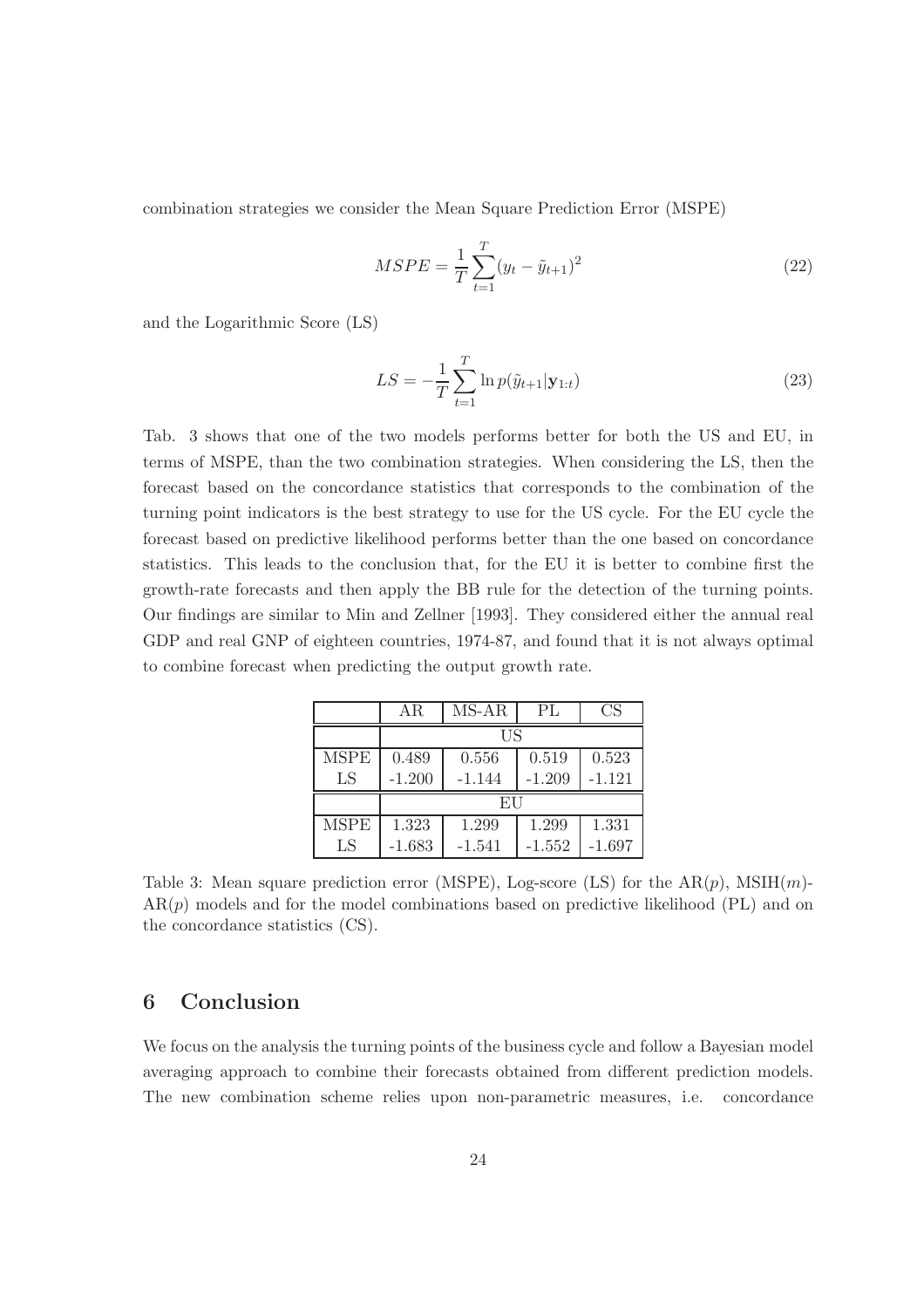statistics, of the proportion of time during which the predicted and the reference chronologies, are in the same phase. We compare empirically our combination approach with a combination strategy based on the predictive likelihood, that detects the ability to predict the level of the cycle. In the comparison exercise we consider linear (AR) and nonlinear (MS-AR) models and follow a full Bayesian approach for inference and for both model estimation and combination, which accounts for both parameter and model uncertainty. In our finding, the predictive likelihood and the concordance statistics show that forecast abilities of the models change across different phases of the cycle. In our specific case, the two measures rank differently the predictive models. As a consequence, the performances of the different combination strategies are different. We also found that the results are cycle-specific and this suggest that both of them should be considered in the applications and the best combination evaluated for the problem at hand.

Finally, our analysis could be extended to include some generalisations of the model of Hamilton [1989] such as MS latent factor models (Kim and Nelson [1999]), MS models with time-varying transition probability (Sichel [1991], Watson [1994], Diebold and Rudebusch [1996], Durland and McCurdy [1994], and Filardo [1994]), stochastic duration models (Billio and Casarin [2010], Billio and Casarin [2011] and Chib and Dueker [2004]), and finally multivariate MS models (Diebold and Rudebusch [1996] and Krolzig [1997, 2004]). The degrees of freedom in the specification of the model set and of the concordance statistics makes the proposed methodology very appealing and suggests the application of our BMA approach to all the empirical analysis where forecasting of the turning points is a crucial issue.

# References

- J. H. Albert and S. Chib. Bayes inference via Gibbs sampling of autoregressive time series subject to Markov mean and variance shifts. Journal of Business and Economic Statistics, 11:1–15, 1993.
- J. Anas, M. Billio, L. Ferrara, and M. Lo Duca. Business Cycle Analysis with Multivariate Markov Switching Models. In G. L. Mazzi and G. Savio, editors, *Growth and Cycle in* the Eurozone, pages 249–260. Palgrave MacMillan, 2007a.
- J. Anas, M. Billio, L. Ferrara, and M. Lo Duca. A turning point chronology for the Eurozone classical and growth cycle. In G. L. Mazzi and G. Savio, editors, Growth and Cycle in the Eurozone, pages 261–274. Palgrave MacMillan, 2007b.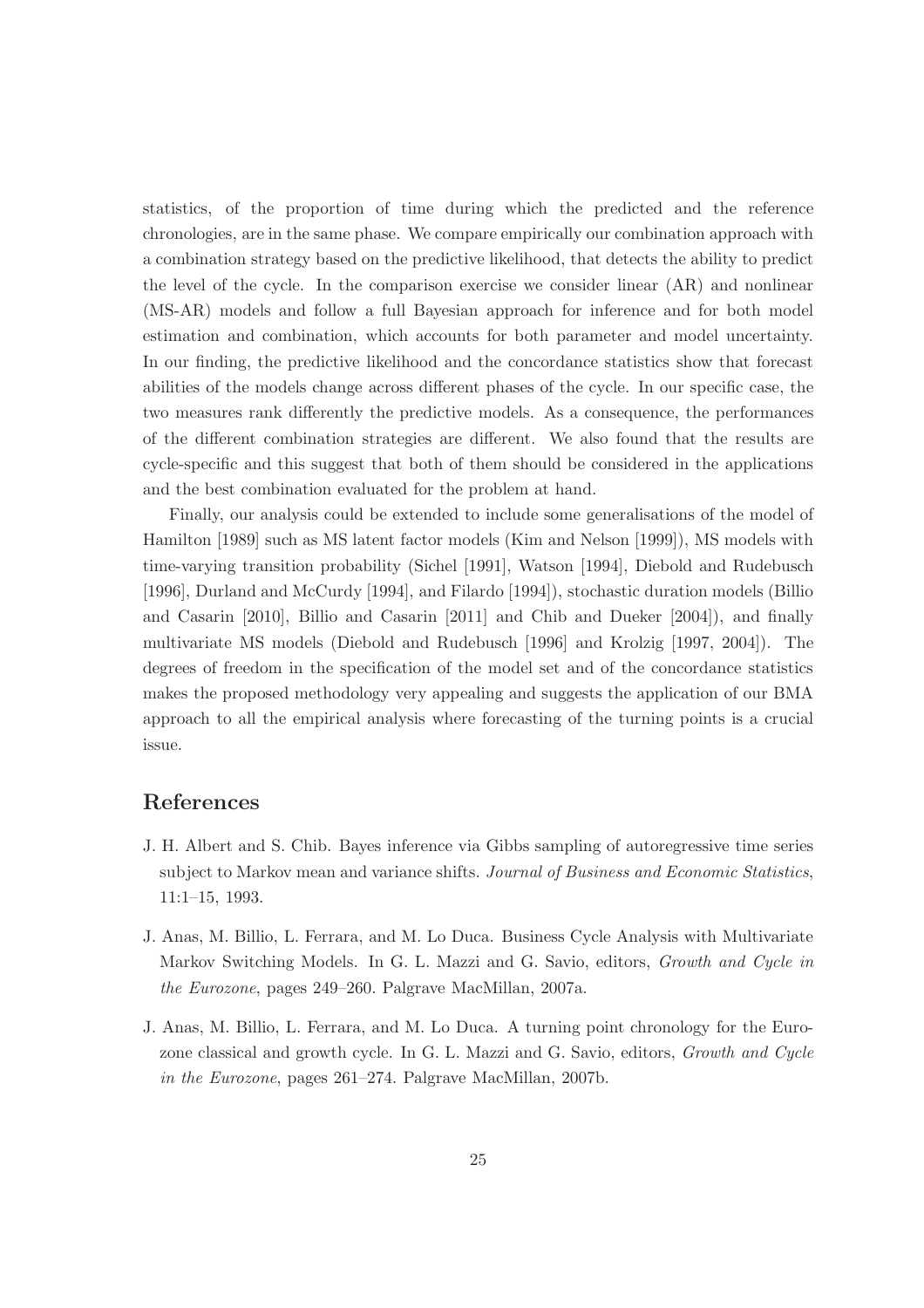- J. Anas, M. Billio, L. Ferrara, and G. L. Mazzi. A System for Dating and Detecting Turning Points in the Euro Area. The Manchester School, 76:549–577, 2008.
- A. Ang and G. Bekaert. Regime switches in interest rates. Journal of Business and Economic Statistics, 20:163–182, 2002.
- M. Billio and R. Casarin. Identifying Business Cycle Turning Points with Sequential Monte Carlo Methods: an Online and Real-Time Application to the Euro Area. Journal of Forecasting, 29:145–167, 2010.
- M. Billio and R. Casarin. Beta Autoregressive Transition Markov-switching Models for Business Cycle Analysis. Studies in Nonlinear Dynamics and Econometrics, 1:1–30, 2011.
- H.C. Bjørnland, K. Gerdrup, A.S. Jore, C. Smith, and L. A. Thorsrud. Does forecast combination improve Norges Bank inflation forecasts? Oxford Bulletin of Economics and Statistics, Forthcoming, 2009.
- G. Bry and C. Boschan. Cyclical Analysis of Time Series: Selected Procedures and Computer Programs. NBER Technical Paper 20, 1971.
- F. Canova and M. Ciccarelli. Forecasting and turning point prediction in a bayesian panel var model. Journal of Econometrics, 120:327–359, 2004.
- M. Caporin and D. Sartore. Methodological aspects of time series back-calculation. Working Paper, DSE, University of Venice, 2006.
- C. K. Carter and R. Kohn. On Gibbs Sampling for State Space Models. Biometrika, 81(3): 541–553, 1994.
- M. Chauvet and J. Piger. Comparison of the real-time performance of business cycle dating methods. Journal of Business and Economic Statistics, 26:42–49, 2008.
- S. Chib and M. Dueker. Non-Markovian Regime Switching with Endogenous States and TimeVarying State Strengths. Working Paper 2004-030, Federal Reserve Bank of St. Louis, 2004.
- M. P. Clements and H. M. Krolzig. A comparison of the forecast performances of Markovswitching and threshold autoregressive models of US GNP. Econometrics Journal, 1: C47–C75, 1998.
- Michael P. Clements and David I. Harvey. Combining probability forecasts. International Journal of Forecasting, 27(2):208–223, 2011.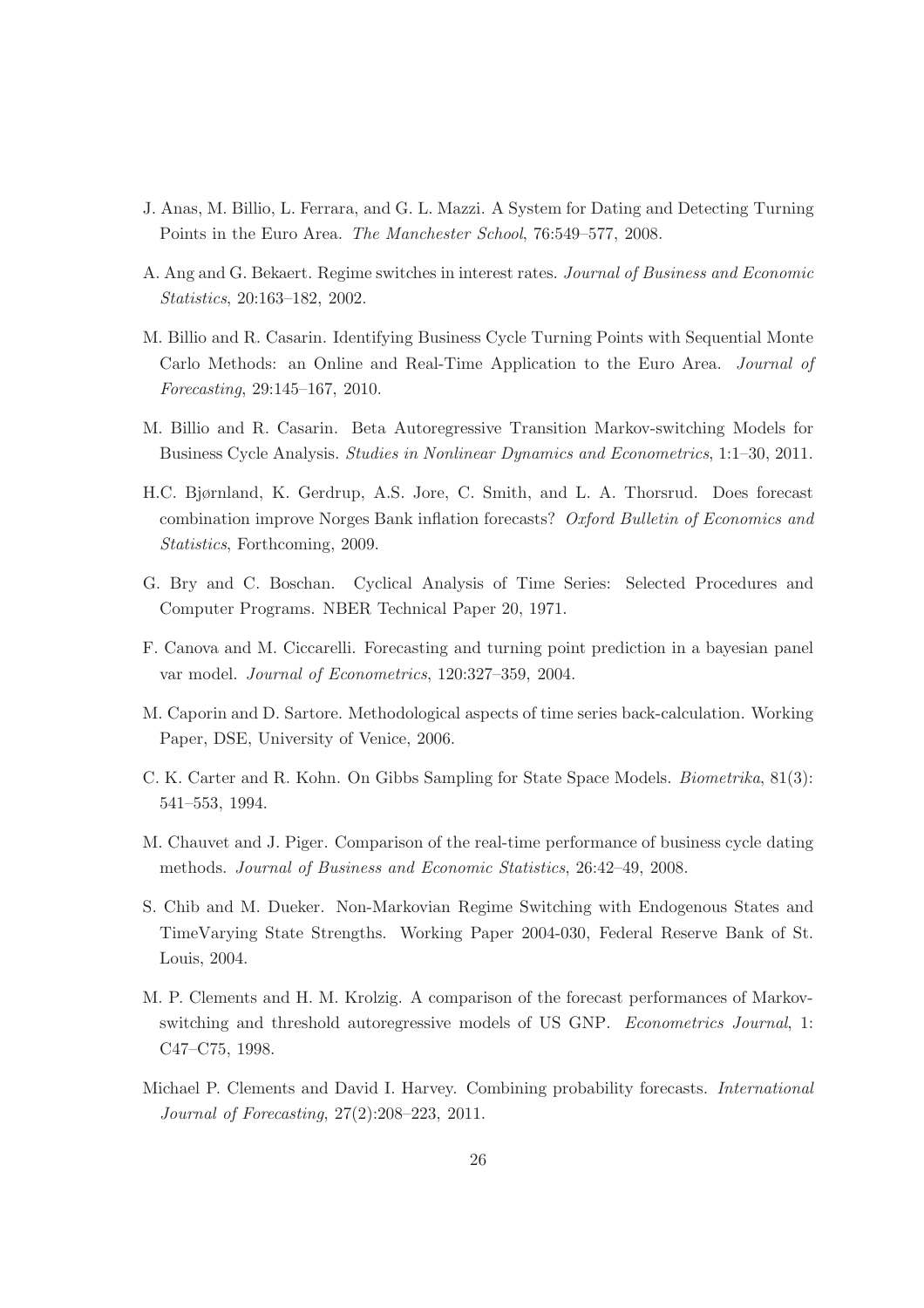- M. De Pooter, F. Ravazzolo, R. Segers, and H.K. van Dijk. Bayesian near-boundary analysis in basic macroeconomic time series models. Advances in Econometrics, 23:331–432, 2008.
- F. X. Diebold and G. D. Rudebusch. Measuring business cycles: A modern perspective. The Review of Economics and Statistics, 78:67–77, 1996.
- J. Diebolt and C. P. Robert. Estimation of finite mixture distributions through Bayesian sampling. Journal of the Royal Statistical Society B, 56:363–375, 1994.
- J. M. Durland and T. H. McCurdy. Duration-depedent transition in Markov model of U.S. GNP growth. Journal of Business and Economics Statistics, 12:279–288, 1994.
- A. F. Filardo. Business cycle phases and their transitional dynamics. Journal of Business and Economics Statistics, 12:299–308, 1994.
- C. Francq and J. M. Zakoian. Stationarity of multivariate Markov-switching ARMA models. Journal of Econometrics, 102(2):339–364, 2001.
- S. Frühwirth-Schnatter. *Mixture and Markov-swithing Models*. Springer, New York, 2006.
- J. Geweke. Evaluating the accuracy of sampling-based approaches to the calculation of posterior moments. In J. M. Bernardo, J. O. Berger, A. P. Dawid, and A. F. M. Smith, editors, Bayesian Statistics 4, pages 169–193. Oxford University Press, Oxford, 1992.
- J. Geweke. Using simulation methods for Bayesian econometric models: inference, development,and communication. Econometric Reviews, 18(1):1–73, 1999.
- J. Geweke and C. Whiteman. Bayesian forecasting. In G. Elliot, C.W.J. Granger, and A.G. Timmermann, editors, Handbook of Economic Forecasting. North-Holland, 2006.
- S. M. Goldfeld and R. E. Quandt. A Markov Model for Switching Regression. Journal of Econometrics, 1:3–16, 1973.
- G. K. Grunwald, A. E. Raftery, and P. Guttorp. Time series of continuous proportions. Journal of the Royal Statistical Society, Series B, 55:103–116, 1993.
- J. D. Hamilton. A new approach to the economic analysis of nonstationary time series and the business cycle. Econometrica, 57:357–384, 1989.
- J. D. Hamilton. Calling recessions in real time. International Journal of Forecasting, forthcoming, 2010.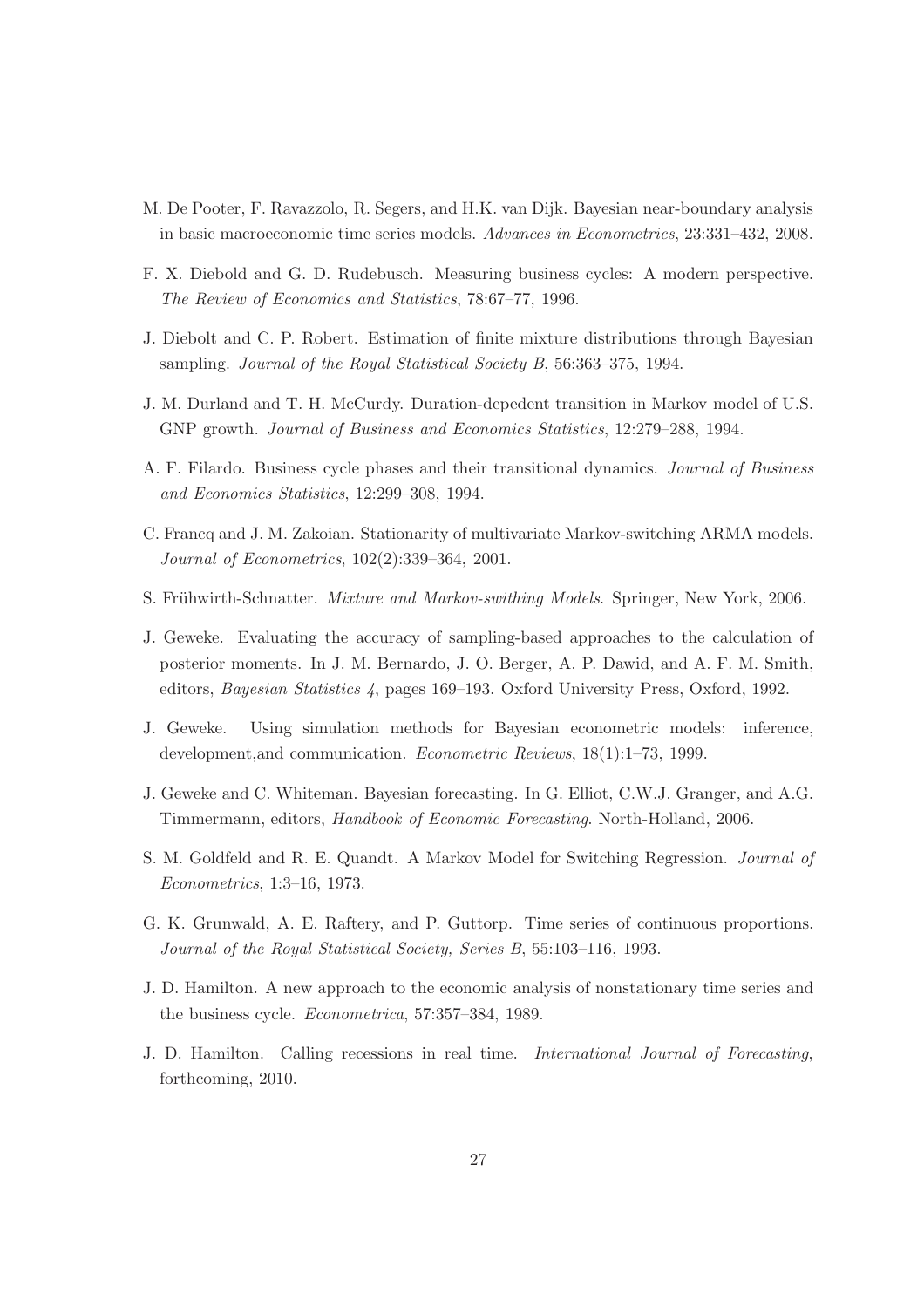- D. Harding and A. Pagan. Dissecting the Cycle: A Methodological Investigation. Journal of Monetary Economics, 49:365–381, 2002.
- U. Holst, G. Lindgren, J. Holst, and M. Thuvesholmen. Recursive Estimation in Switching Autoregressions with a Markov Regime. Journal of Time Series Analysis, 15(5):489–506, 1994.
- L. Hoogerheide, R. Kleijn, R. Ravazzolo, H. K. van Dijk, and M. Verbeek. Forecast Accuracy and Economic Gains from Bayesian Model Averaging using Time Varying Weights. Journal of Forecasting, 29(1-2):251–269, 2010.
- M. Jochmann, G. Koop, and R.W. Strachan. Bayesian forecasting using stochastic search variable selection in a VAR subject to breaks. International Journal of Forecasting, 26(2): 326–347, 2010.
- R. E. Kass and L. Wasserman. The selection of prior distributions by formal rules. Journal of the American Statistical Association, 91:1343–1370, 1996.
- C. J. Kim and C. J. Murray. Permanent and Transitory Components of Recessions. Empirical Economics, 27:163–183, 2002.
- C. J. Kim and C. R. Nelson. State-Space Models with Regime Switching. MIT press, Cambridge, 1999.
- C. J. Kim and J. Piger. Common stochastic trends, common cycles, and asymmetry in economic fluctuations. Working paper, n. 681, International Finance Division, Federal Reserve Board, Semptember 2000, 2000.
- G. Koop, J. Osiewalski, and M.F.J. Steel. Bayesian long-run predictioni in time series models. Journal of Econometrics, 69:61–80, 1995.
- H.-M. Krolzig. Markov Switching Vector Autoregressions. Modelling, Statistical Inference and Application to Business Cycle Analysis. Springer, Berlin, 1997.
- H.-M. Krolzig. Predicting Markov-Switching Vector Autoregressive Processes. Nuffield College Economics Working Papers, 2000-WP31, 2000.
- H.-M. Krolzig. Constructing turning point chronologies with Markov-switching vector autoregressive models: the Euro-zone business cycle. In G. L. Mazzi and G. Savio, editors, Modern Tools for Business Cycle Analysis, pages 147–190. Eurostat, Luxembourg, 2004.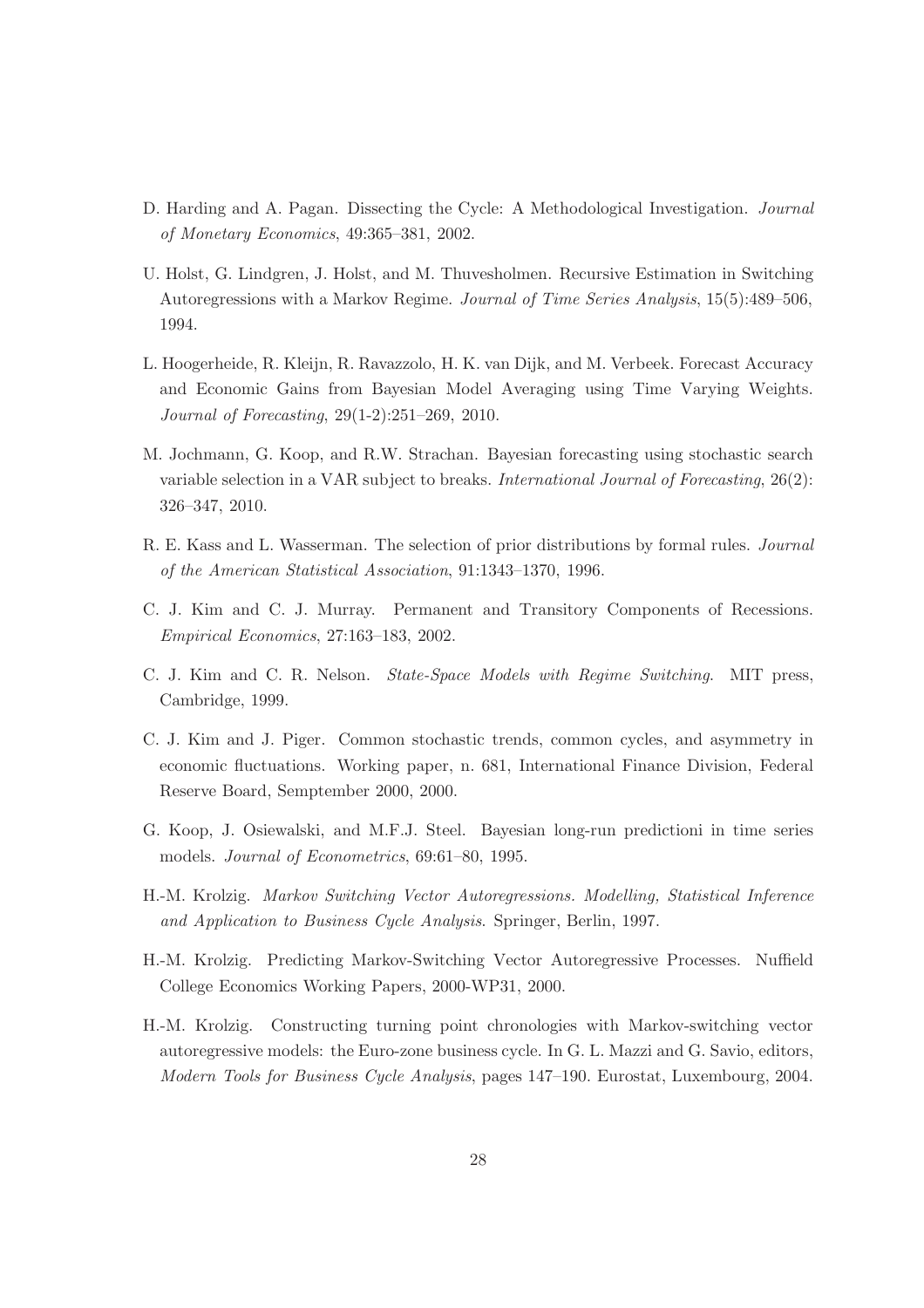- R. E. McCulloch and R. S. Tsay. Bayesian inference of trend- and difference-stationarity. Econometric Theory, 10(3-4):596–608, 1994.
- C.K. Min and A. Zellner. Bayesian and non-bayesian methods for combining models and forecasts with applications to forecasting international growth rates. Journal of Econometrics, 56:89–118, 1993.
- E. Mönch and H. Uhlig. Towards a monthly business cycle chronology for the euro area. Journal of Business Cycle Measurement and Analysis, 2:43–69, 2005.
- J. J. Nalewaik. Estimating probabilities of recession in real time using GDP and GDI. Journal of Money, Credit, and Banking, forthcoming, 2011.
- P.C.B. Phillips. Bayesian unit roots: De rebus prioribus semper est disputandum. Journal of Applied Econometrics, 6:435–474, 1991.
- S. M. Potter. A Nonlinear Approach to U.S. GNP. Journal of Applied Econometrics, 10: 109–125, 1995.
- C. P. Robert. The Bayesian Choice, 2nd ed. Springer Verlag, New York, 2001.
- N. Shephard. Partial non-Gaussian state space. Biometrika, 81:115–131, 1994.
- D. E. Sichel. Business cycle duration dependence: A parametric approach. Review of Economics and Statistics, 73:254–256, 1991.
- C. Sims. Bayesian Skepticism on unit root econometrics. Journal of Economic Dynamics and Control, 12:463–474, 1988.
- C. Sims and H. Uhlig. Understanding unit rooters: a helicopter tour. Econometrica, 59: 1591–1599, 1991.
- J. H. Stock and M. W. Watson. Indicators for dating business cycles: Cross-history selection and comparisons. Working paper 2010, 2010.
- M. Tanner and W. Wong. The calculation of posterior distributions by data augmentation. Journal of the American Statistical Association, 82:528–550, 1987.
- N. Terui and H. K. van Dijk. Predictability in the Shape of the Term Structure of Interest Rates. International Journal of Forecasting, 18:421–438, 2002.
- H. Tong. Threshold Models in Non-Linear Time-Series Models. Springer-Verlag, New York, 1983.